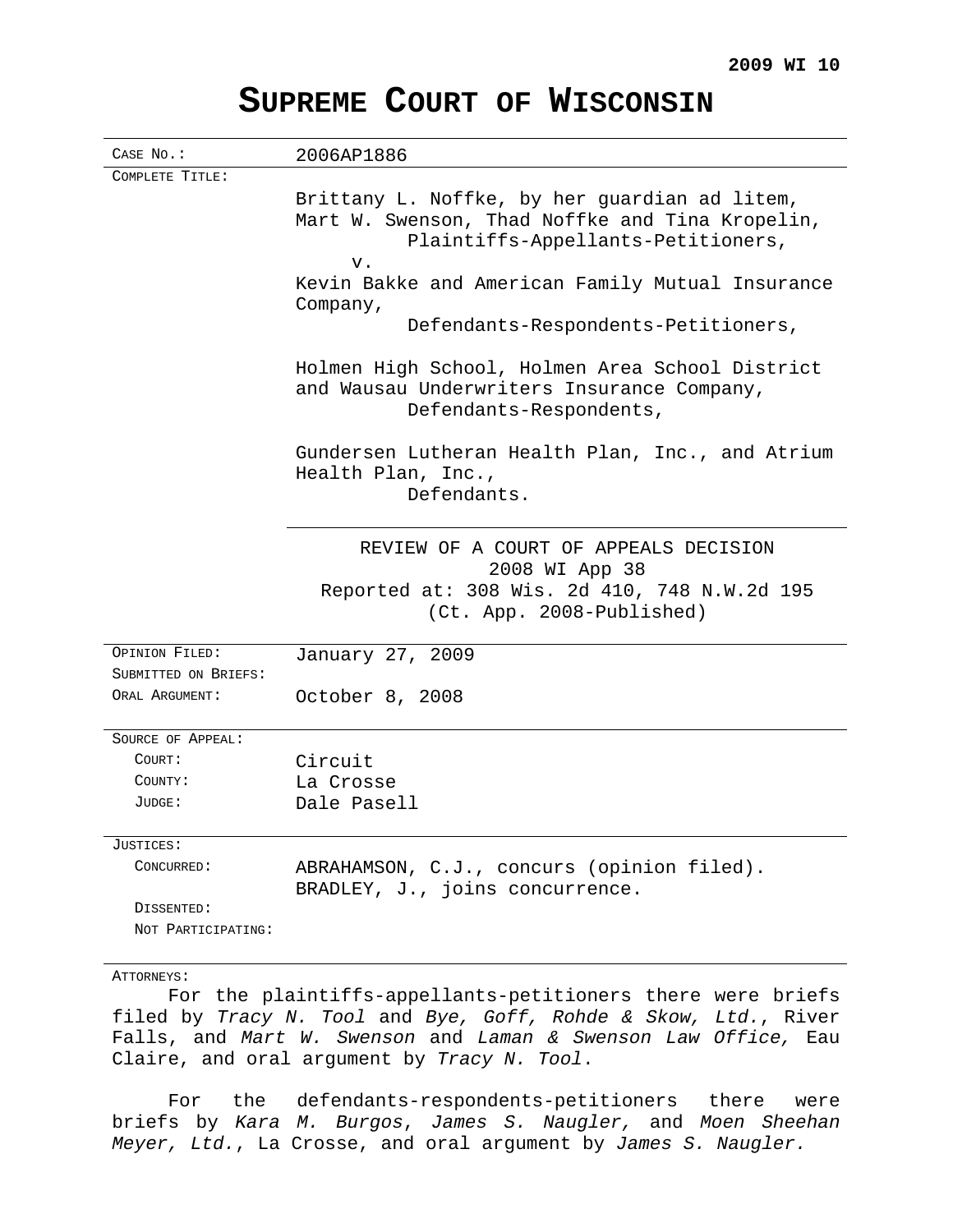For the defendants-respondents there was a brief by Peggy E. Van Horn and the Law Offices of Thomas P. Stilp, Brookfield, and oral argument by Peggy E. Van Horn.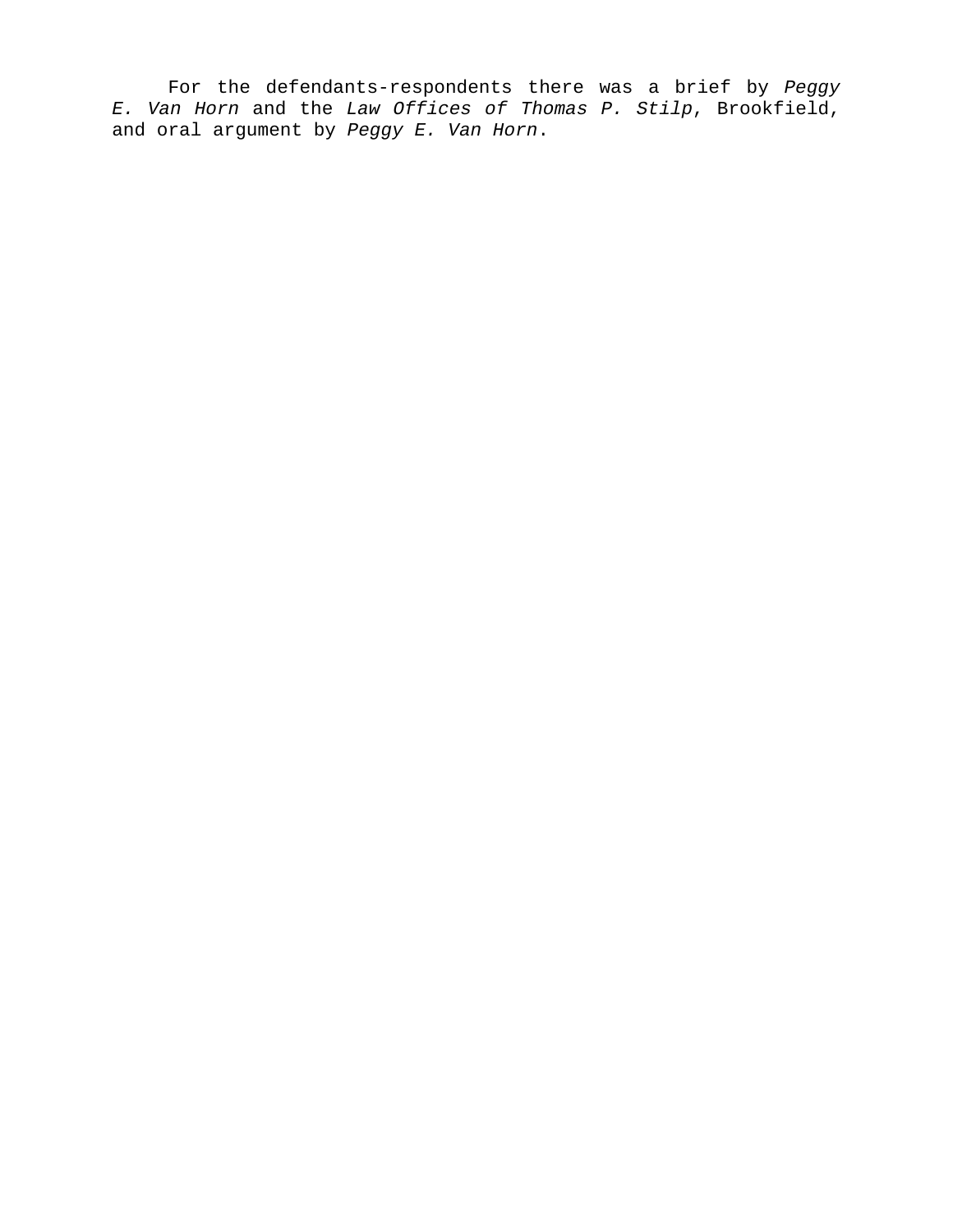**2009 WI 10**

NOTICE

**This opinion is subject to further editing and modification. The final version will appear in the bound volume of the official reports.**

No. 2006AP1886 (L.C. No. 2005CV760)

STATE OF WISCONSIN THE RESERVE OF STATE OF WISCONSIN

**Brittany L. Noffke, by her guardian ad litem, Mart W. Swenson, Thad Noffke and Tina Kropelin,**

**Plaintiffs-Appellants-Petitioners,**

**v.**

**Kevin Bakke and American Family Mutual Insurance Company,**

**Defendants-Respondents-Petitioners,**

**Holmen High School, Holmen Area School District and Wausau Underwriters Insurance Company,**

**Defendants-Respondents,**

**Gundersen Lutheran Health Plan, Inc., and Atrium Health Plan, Inc.,**

**Defendants.**

# **FILED JAN 27, 2009**

David R. Schanker Clerk of Supreme Court

REVIEW of a decision of the Court of Appeals. Affirmed in part and reversed in part.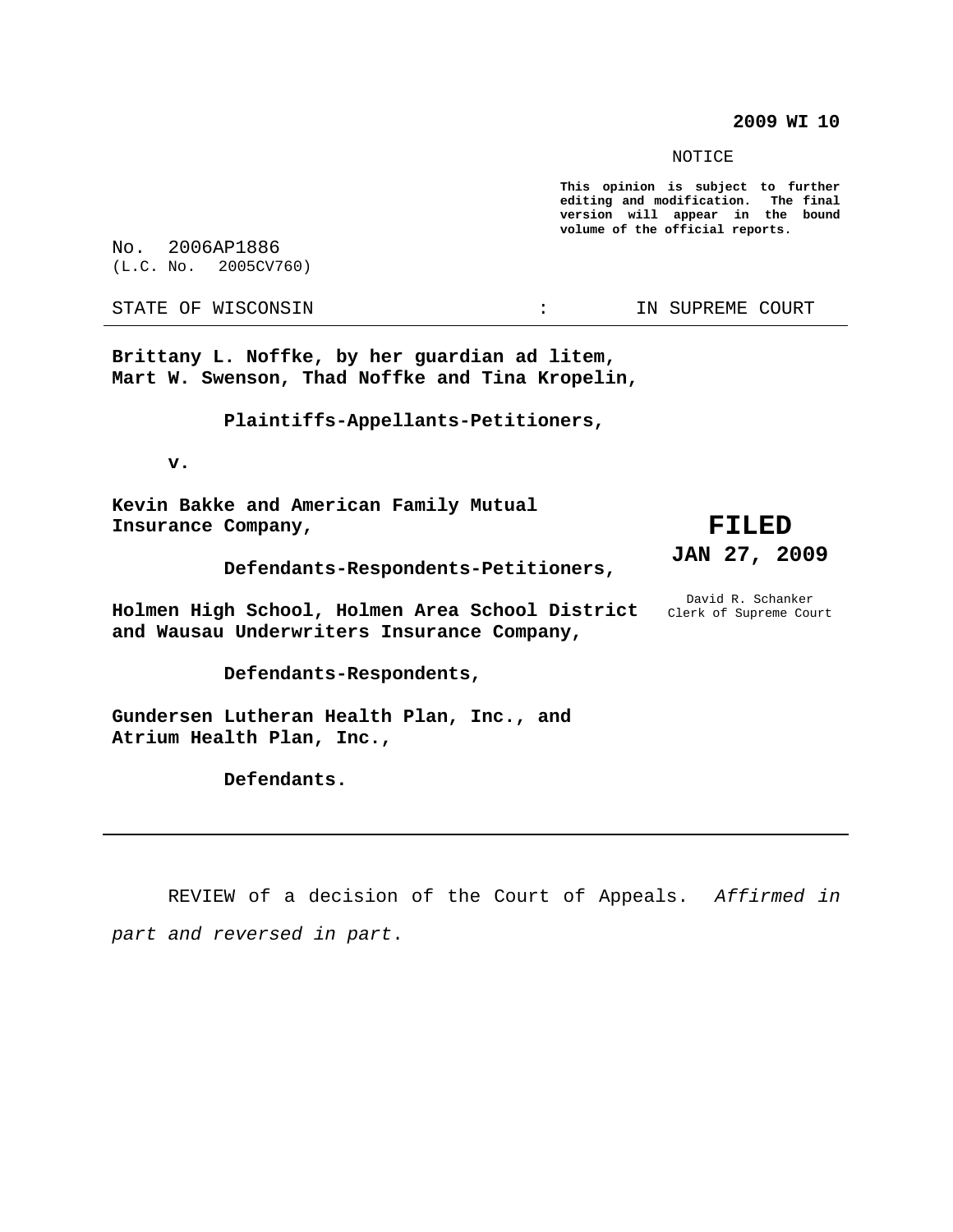¶1 ANNETTE KINGSLAND ZIEGLER, J. This is a review of a published court of appeals' decision $^1$  that affirmed in part and reversed in part the decision of the La Crosse County Circuit Court, Dale T. Pasell, Judge. The circuit court granted summary judgment in favor of the defendants and thus granted immunity to both Kevin Bakke (hereinafter "Bakke") and the "school district," which includes Holmen High School, the Holmen Area School District, and Wausau Underwriters Insurance Company. When Brittany Noffke (hereinafter "Noffke") appealed, the court of appeals affirmed in part and reversed in part the circuit court's decision to grant summary judgment. The court of appeals concluded that while the school district was immune from liability, Bakke was not entitled to such immunity. Both Bakke and Noffke petitioned this court for review, which we granted. We agree with the circuit court's decision and therefore affirm in part and reverse in part the court of appeals' decision.

¶2 This case presents the following three issues: First, is Bakke immune from a negligence suit arising out of an incident that occurred while he was participating as a cheerleader at Holmen High School? We conclude that, pursuant

 $1$  Noffke v. Bakke, 2008 WI App 38, 308 Wis. 2d 410, 748 N.W.2d 195.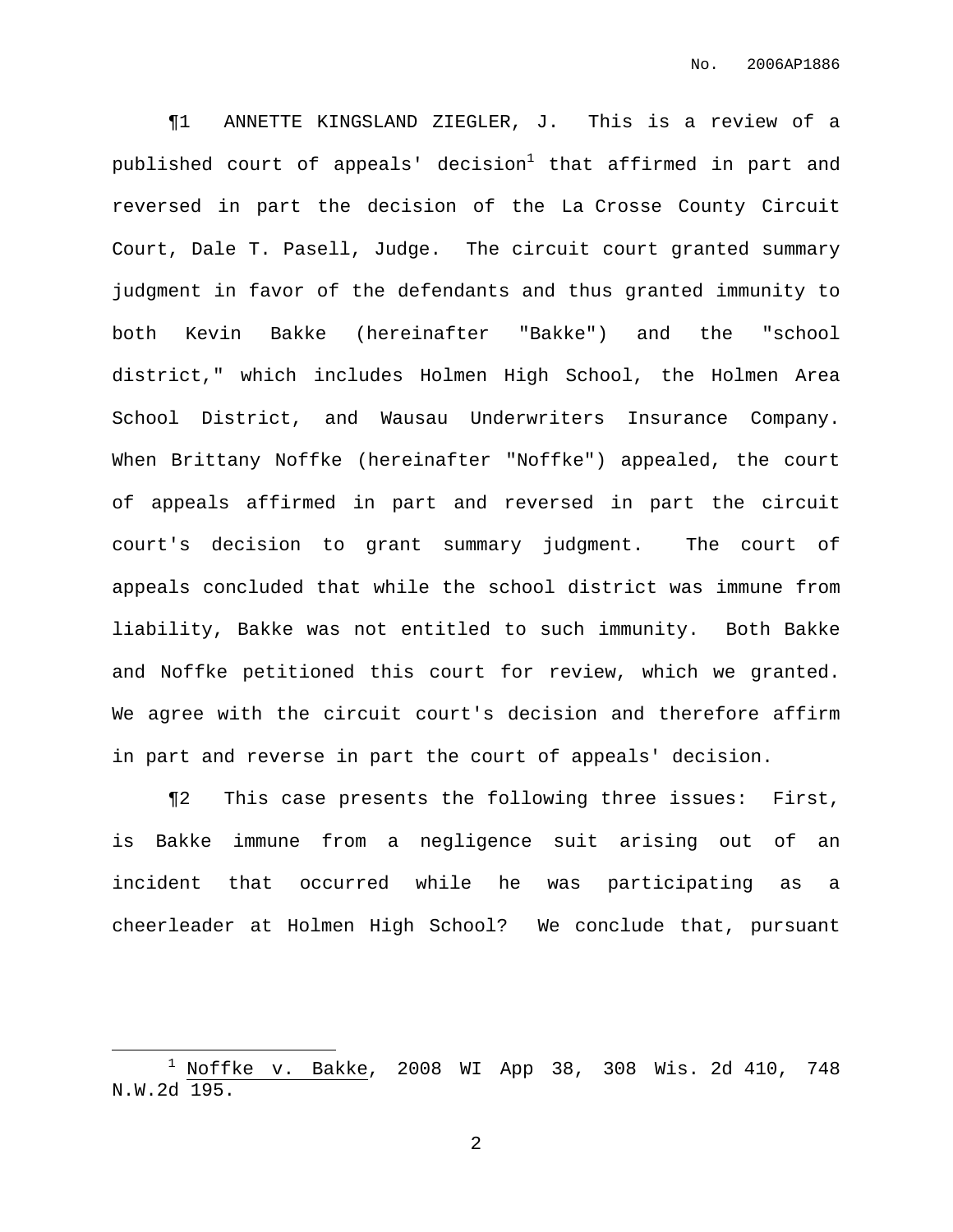to Wis. Stat. §  $895.525(4\text{m})(a)$  (2005-06),<sup>2</sup> Bakke is immune from liability because he was participating in a recreational activity that includes physical contact between persons in a sport involving amateur teams. Second, did the circuit court err when it concluded as a matter of law that Bakke was not reckless? We conclude that the circuit court did not err when it concluded as a matter of law that Bakke was not reckless. Third, we must determine whether Wis. Stat. § 893.80(4) provides the school district with immunity for the alleged negligent acts of the cheerleading coach. We conclude that the school district is immune because no ministerial duty was violated by the cheerleading coach and there was no known and compelling danger that gave rise to a ministerial duty.

#### I. FACTS

¶3 The facts are not disputed by either party. Noffke was a varsity basketball cheerleader. On December 17, 2004, in the "Commons" of Holmen High School, Noffke fell while practicing a cheerleading stunt before a basketball game. The stunt was performed without any mats. Tragically, Noffke fell backward, her head struck the tile floor, and she was injured.

<sup>&</sup>lt;sup>2</sup> All subsequent references to the Wisconsin Statutes are to the 2005-06 version unless otherwise indicated. The text of both Wis. Stat. §§ 895.525(4m)(a) and 893.80(4) can be found in ¶¶14 and 40, respectively.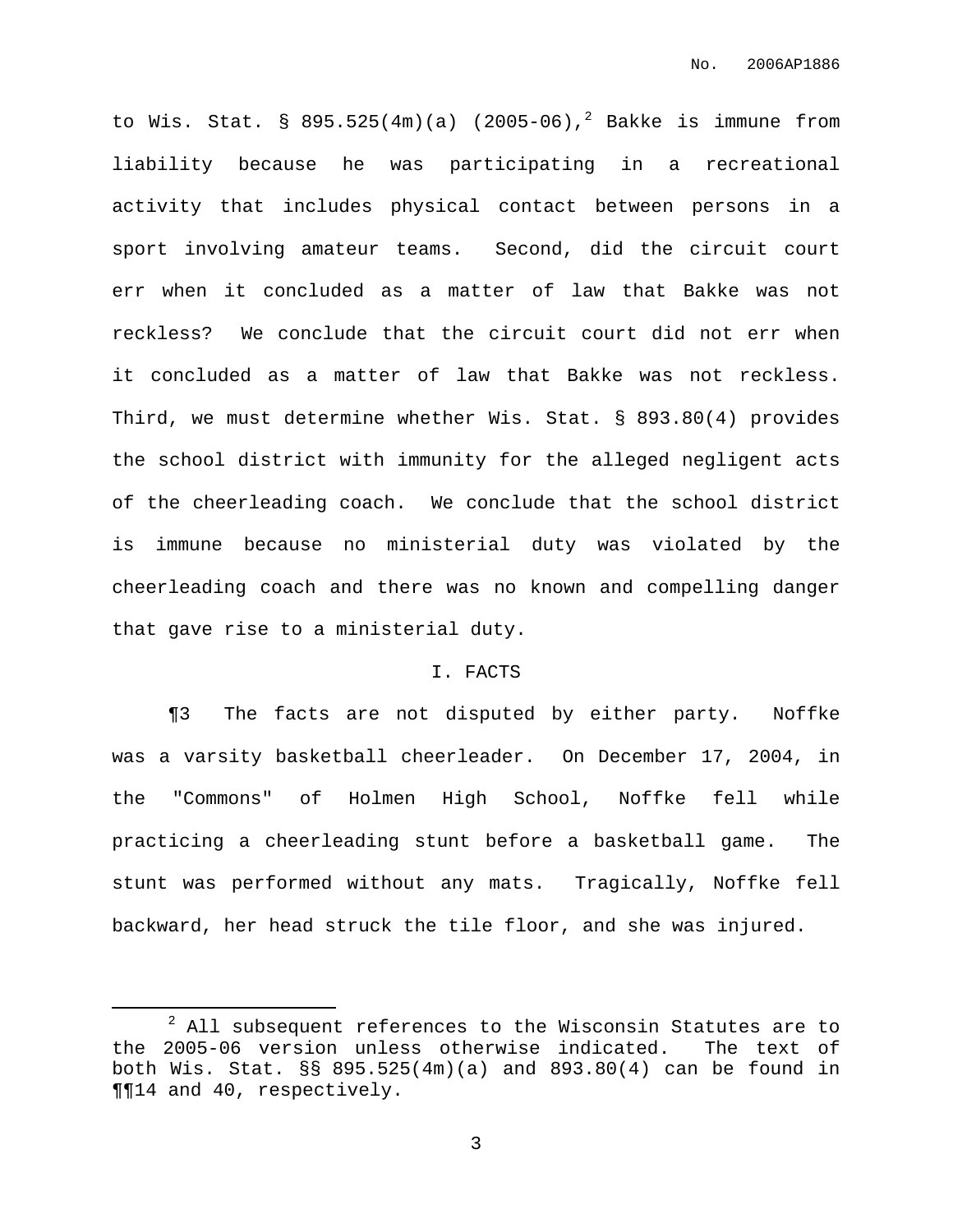¶4 Three cheerleaders were involved in this "post-tohands" stunt. These participants had not previously performed this stunt together. Noffke was the "flyer," i.e., the person who stands on the shoulders of the "base." The base is not involved in this litigation. Bakke was the "post."

¶5 By way of background, the post helps the flyer get into position on the base and initially supports most of the flyer's weight until her feet are secured on the base's shoulders. The post may also serve as the spotter after the flyer is on the base. Once Noffke was on the base and Bakke let go of her, Bakke was to go behind the base, but in this case, Bakke moved to the front. As a result, when Noffke fell backward, no one was there to prevent her injury. In addition, her cheerleading coach, a Holmen Middle School teacher, was approximately ten feet away supervising another group of cheerleaders and thus was unable to prevent Noffke's fall.

# II. PROCEDURAL HISTORY

¶6 Noffke brought suit against Bakke for negligently failing to properly spot Noffke, and she also sued the school district alleging that the school's cheerleading coach was negligent by failing to provide a second spotter and failing to require the use of mats.

¶7 Bakke moved for summary judgment asserting that he was immune from liability by virtue of Wis. Stat. § 895.525(4m)(a).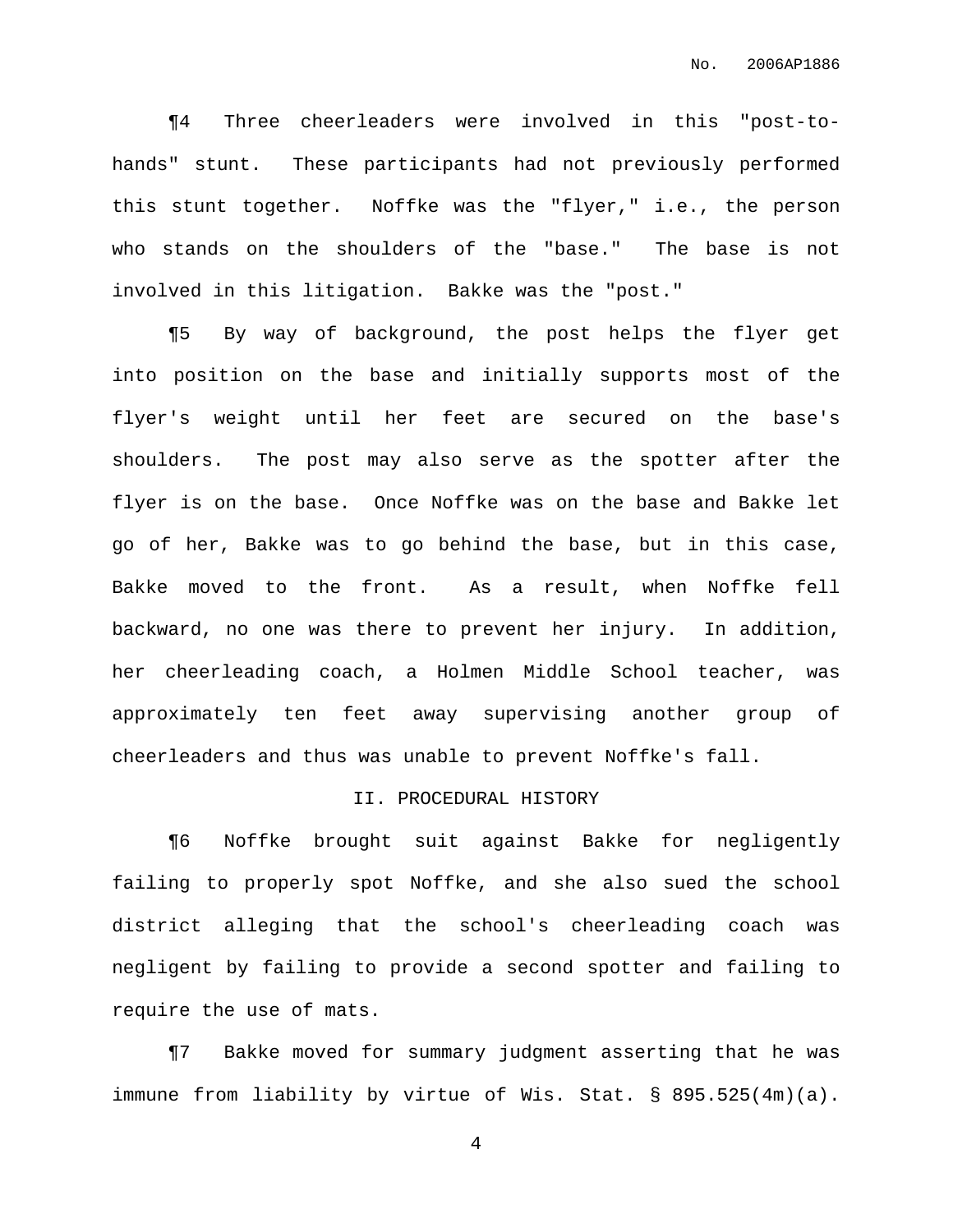The school district moved for summary judgment asserting that it was immune from liability by virtue of Wis. Stat. § 893.80(4). The circuit court granted summary judgment in favor of Bakke and the school district, and thus, both were provided immunity.

¶8 The court of appeals affirmed in part and reversed in part the circuit court's decision. It concluded that Bakke was not entitled to immunity because cheerleading does not involve the type of physical contact that the legislature sought to immunize from negligence lawsuits. The court of appeals, however, affirmed the circuit court's decision to grant the school district immunity.

#### III. STANDARD OF REVIEW

¶9 Whether the circuit court properly granted summary judgment is a question of law that this court reviews de novo. Green Spring Farms v. Kersten, 136 Wis. 2d 304, 315, 401 N.W.2d 816 (1987). This court applies the same standards as the circuit court. Verdoljak v. Mosinee Paper Corp., 200 Wis. 2d 624, 630, 547 N.W.2d 602 (1996). Statutory interpretation is a question of law that this court reviews de novo while benefiting from the lower courts' analyses. Megal Dev. Corp. v. Shadof, 2005 WI 151, ¶8, 286 Wis. 2d 105, 705 N.W.2d 645.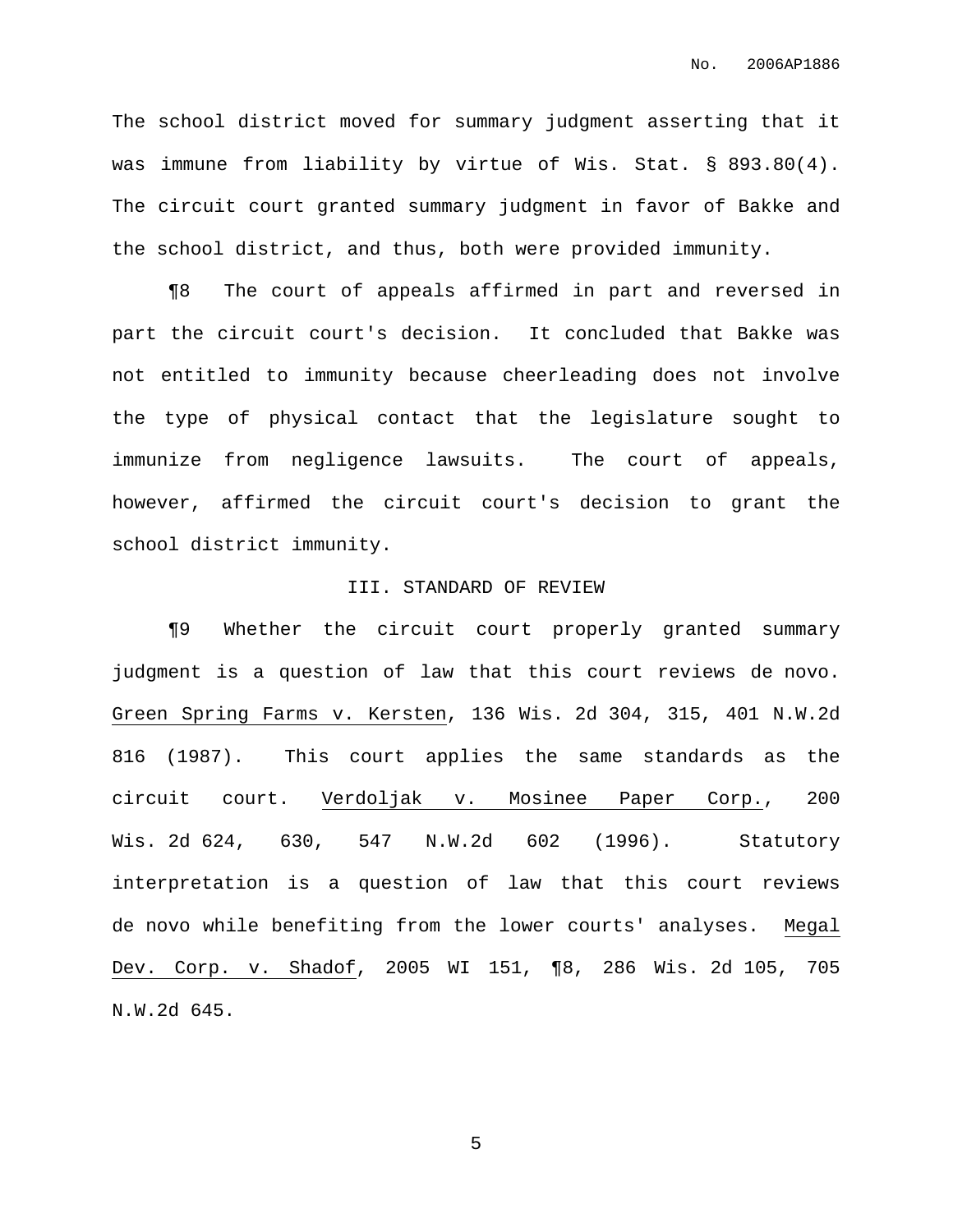#### IV. ANALYSIS

¶10 This case requires us to interpret Wis. Stat. §§ 895.525(4m)(a) and 893.80(4). "[T]he purpose of statutory interpretation is to determine what the statute means so that it may be given its full, proper, and intended effect." State ex rel. Kalal v. Circuit Court for Dane County, 2004 WI 58, ¶44, 271 Wis. 2d 633, 681 N.W.2d 110. This court begins statutory interpretation with the language of a statute. Id., ¶45. If the meaning of the statute is plain, we ordinarily stop the inquiry and give the language its "common, ordinary, and accepted meaning, except that technical or specially-defined words or phrases are given their technical or special definitional meaning." Id. A dictionary may be utilized to guide the common, ordinary meaning of words. Id., ¶53; State v. Sample, 215 Wis. 2d 487, 499-500, 573 N.W.2d 187 (1998).

¶11 The context and structure of a statute are also important to the meaning of a statute. Kalal, 271 Wis. 2d 633, ¶46. "Therefore, statutory language is interpreted in the context in which it is used; not in isolation but as part of a whole; in relation to the language of surrounding or closelyrelated statutes; and reasonably, to avoid absurd or unreasonable results." Id. The "[s]tatutory language is read where possible to give reasonable effect to every word, in order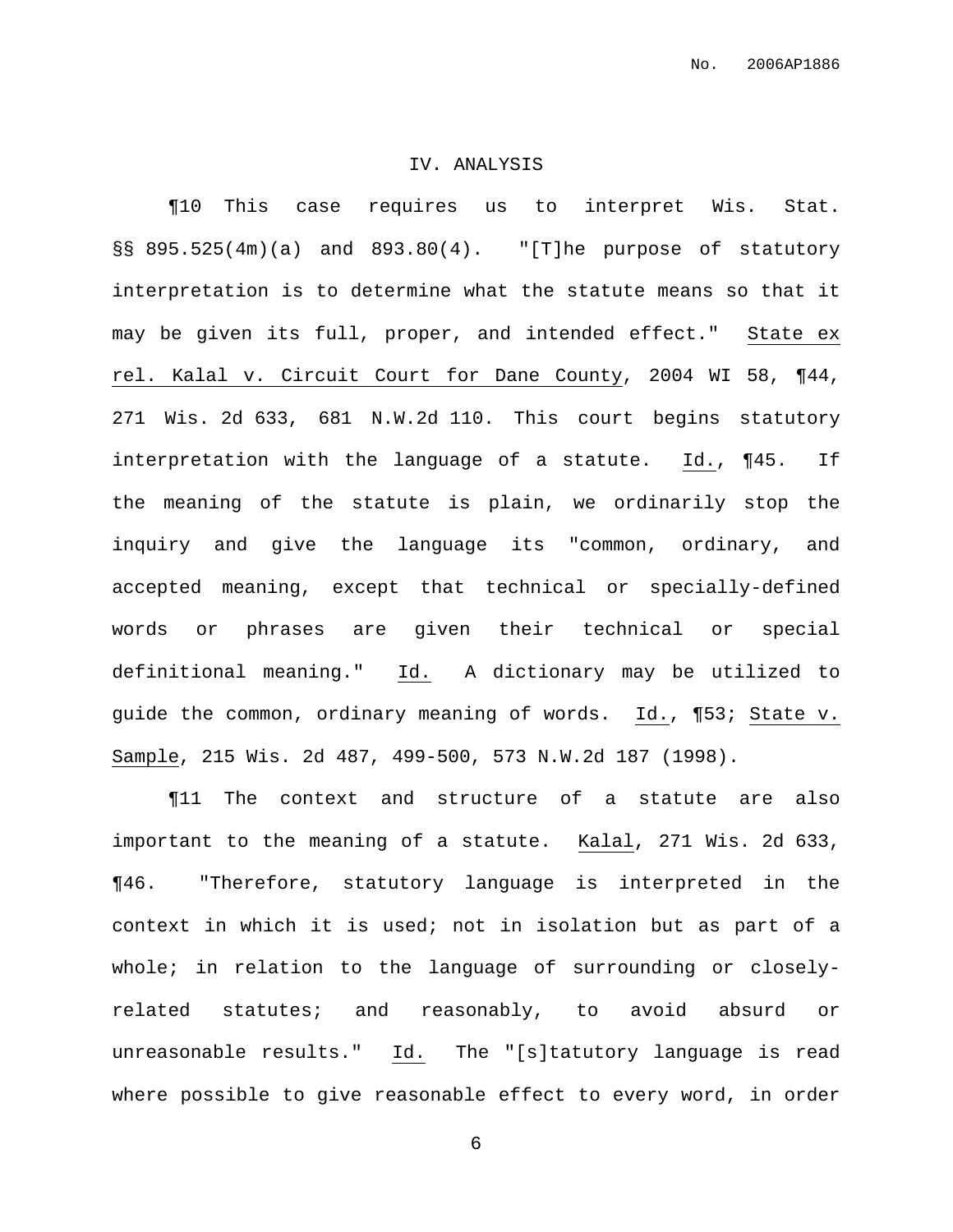to avoid surplusage." Id. "A statute's purpose or scope may be readily apparent from its plain language or its relationship to surrounding or closely-related statutes--that is, from its context or the structure of the statute as a coherent whole." Id., ¶49.

¶12 "'If this process of analysis yields a plain, clear statutory meaning, then there is no ambiguity, and the statute is applied according to this ascertainment of its meaning.'" Id., ¶46 (citation omitted). If statutory language is unambiguous, we do not need to consult extrinsic sources of interpretation. Id. "'Statutory interpretation involves the ascertainment of meaning, not a search for ambiguity.'" Id., ¶47 (citation omitted). "[A] statute is ambiguous if it is capable of being understood by reasonably well-informed persons in two or more senses." Id. The test for ambiguity keeps the focus on the text of the statute, and as a result, a disagreement about the statutory meaning is not enough to render a statute ambiguous. Id. The test inquires whether "'wellinformed persons should have become confused,'" i.e., does the language reasonably give rise to different meanings. Id. (citation omitted).

A. Bakke's immunity from negligence

¶13 Whether Bakke is immune from liability in the case at hand involves the interpretation of Wis. Stat. § 895.525(4m)(a)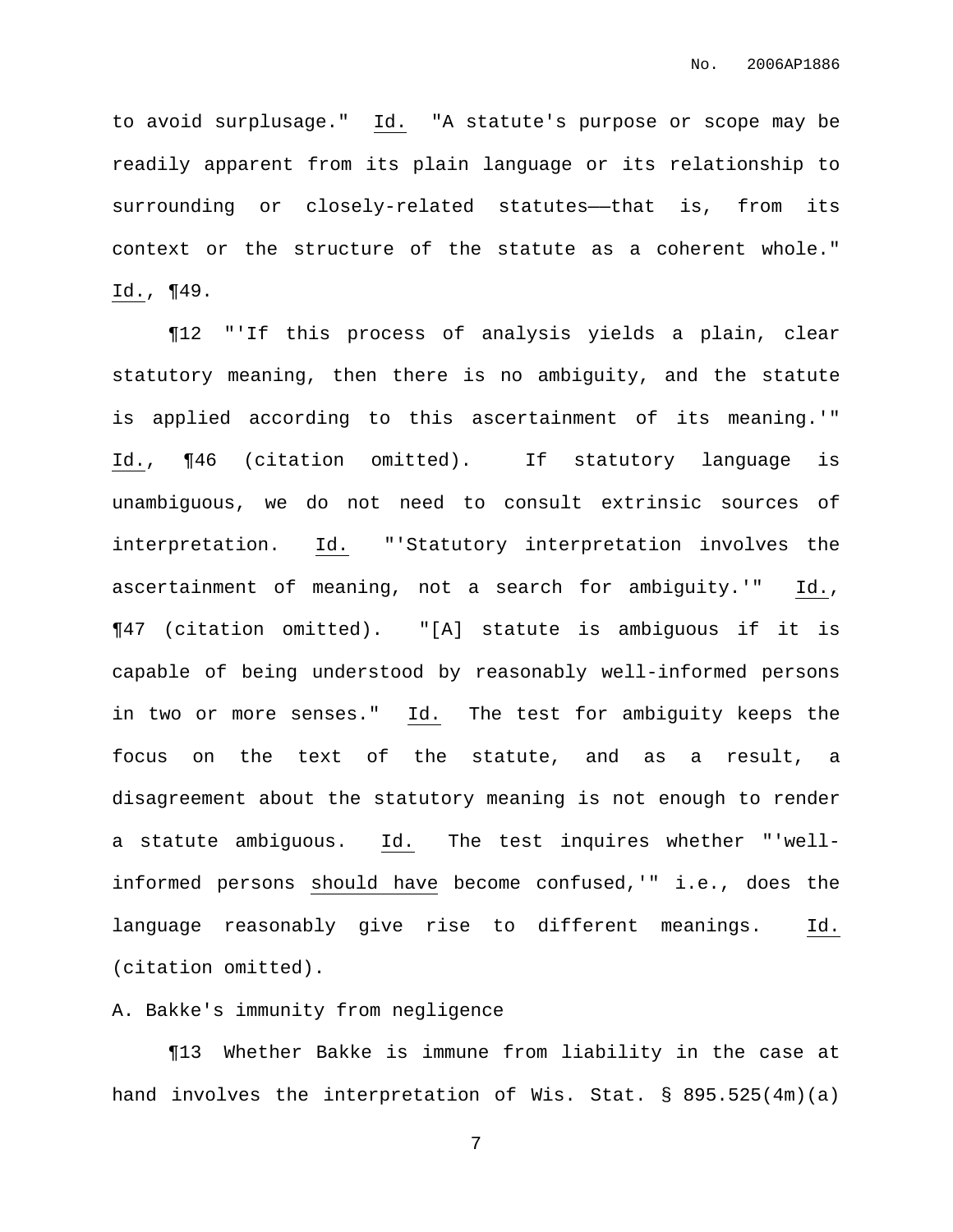as that statute relates to the allegations of Bakke's negligence. We first address the language of the statute in order to determine if Bakke is qualified to receive immunity from a negligence suit arising out of an incident that occurred while he was participating as a cheerleader at Holmen High School. Noffke argues that Wis. Stat. § 895.525(4m)(a) provides immunity only to those persons who are competing in a contact sport. As a result, she asserts that cheerleading is neither competitive nor a contact sport, and thus, Noffke argues that Bakke is not entitled to immunity. Bakke argues that the plain language of the statute renders him immune from negligence because cheerleading involves physical contact between persons. We agree with Bakke and conclude that pursuant to Wis. Stat. § 895.525(4m)(a), Bakke is immune from liability because of the statute's plain language. Bakke was participating in a "recreational activity" that includes "physical contact between persons in a sport involving amateur teams[.]"

¶14 Wisconsin Stat. § 895.525(4m)(a) provides immunity from negligence actions for participants in a recreational activity that involves physical contact between persons in a sport involving amateur teams. Subsection (4m)(a), Liability of Contact Sports Participants, provides:

A participant in a recreational activity that includes physical contact between persons in a sport involving amateur teams, including teams in recreational, municipal, high school and college leagues, may be liable for an injury inflicted on another participant during and as part of that sport in a tort action only if the participant who caused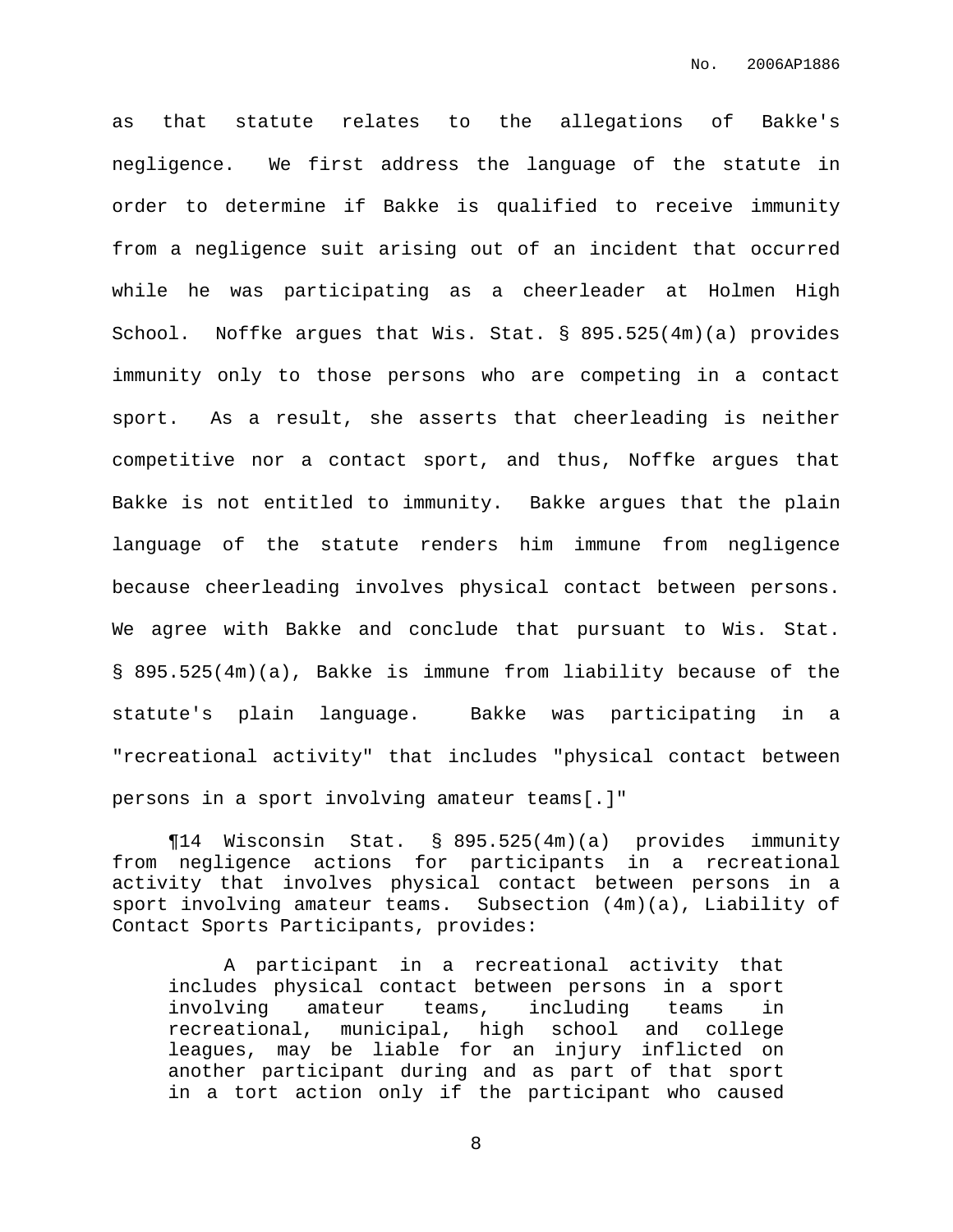the injury acted recklessly or with intent to cause injury.

¶15 For those recreational activities that do not involve physical contact, no immunity from negligence actions exists under the statute. See Wis. Stat. § 895.525(4). A recreational activity is defined as:

In this section, "recreational activity" means any activity undertaken for the purpose of exercise, relaxation or pleasure, including practice or instruction in any such activity. "Recreational activity" includes hunting, fishing, trapping, camping, bowling, billiards, picnicking, exploring caves, nature study, dancing, bicycling, horseback riding, horseshoe-pitching, bird-watching, motorcycling, operating an all-terrain vehicle, ballooning, curling, throwing darts, hang gliding, hiking, tobogganing, sledding, sleigh riding, snowmobiling, skiing, skating, participation in water sports, weight and fitness training, sight-seeing, rock-climbing, cutting or removing wood, climbing observation towers, animal training, harvesting the products of nature, sport shooting and any other sport, game or educational activity.

Wis. Stat. § 895.525(2).

¶16 Therefore, to obtain the benefit of immunity, a defendant must be (1) participating in a recreational activity; (2) that recreational activity must include physical contact between persons; (3) the persons must be participating in a sport; and (4) the sport must involve amateur teams. In this case, there is no dispute that cheerleading is a recreational activity. Noffke asserts that "Bakke's reliance on this statute is misplaced because he and Noffke were not engaged in a contact sport involving competitive teams." (Emphasis added.) We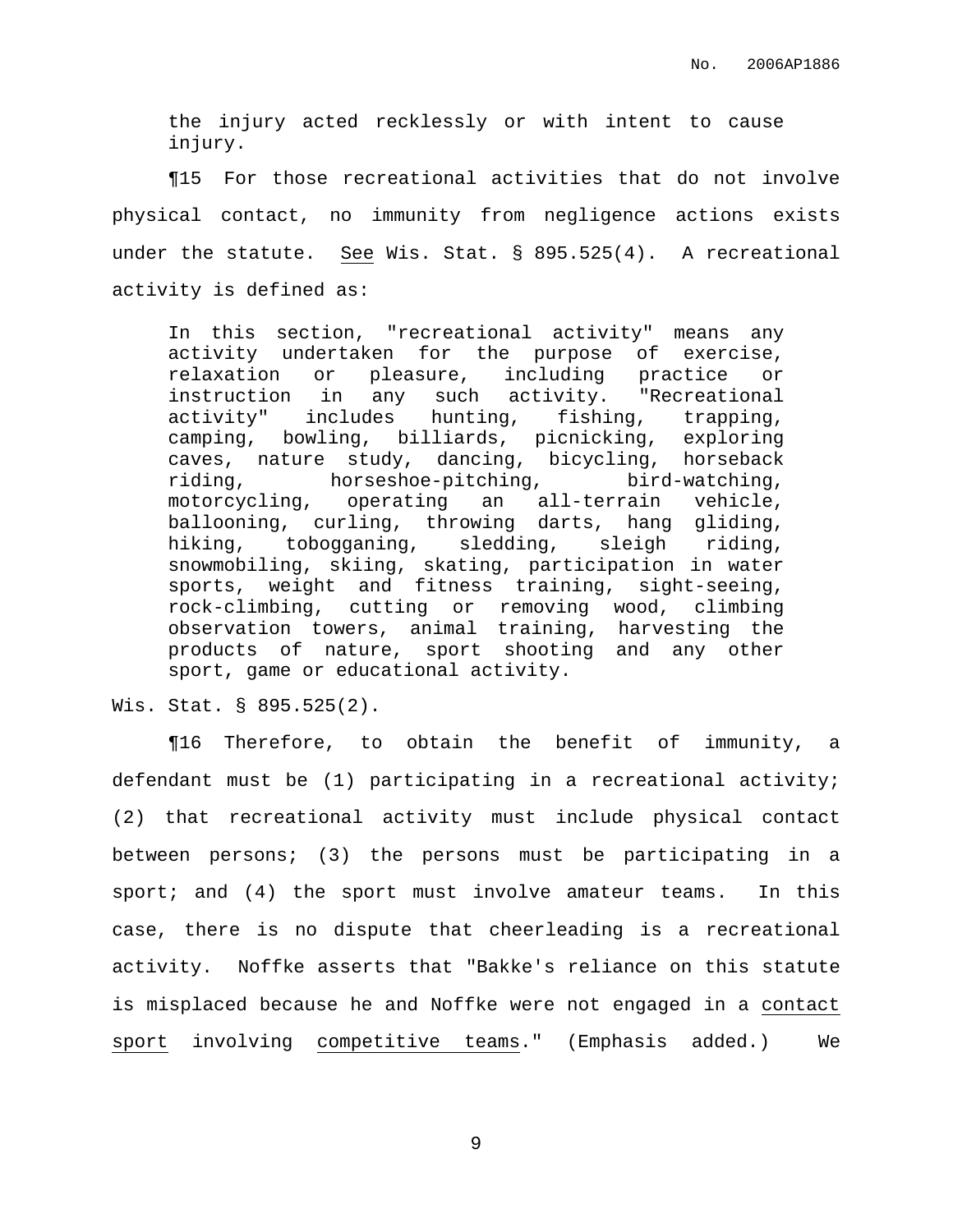address Noffke's two arguments regarding contact sports and competition in ¶¶24-34.

¶17 However, we note here that cheerleading, as discussed in ¶32, is a sport because a sport is "[a]n activity involving physical exertion and skill that is governed by a set of rules or customs;"<sup>3</sup> and cheerleaders are on amateur teams because a team is "[a] group organized to work together"<sup>4</sup> and cheerleaders, as provided in the spirit rules, are a group dedicated to leading fan participation and taking part in competitions.

¶18 Accordingly, the central question to be answered in this case is whether cheerleading involves "physical contact between persons." While it is undeniable that cheerleaders touch one another, i.e., they have physical contact with one another during the course of their activity, we utilize a dictionary to guide our interpretation and ensure that we have accurately defined the common, ordinary phrase at issue: "physical contact." See Swatek v. County of Dane, 192 Wis. 2d 47, 61, 531 N.W.2d 45 (1995) (stating that this court may consult a dictionary for the common meaning of a word). Reliance on a dictionary, however, does not render a word or phrase ambiguous. Sample, 215 Wis. 2d at 499-500.

<sup>&</sup>lt;sup>3</sup> The American Heritage Dictionary of the English Language 1742 (3d ed. 1992). While this definition states that a sport is "often undertaken competitively," the definition does not require competition.

<sup>&</sup>lt;sup>4</sup> The American Heritage Dictionary of the English Language 1842 (3d ed. 1992).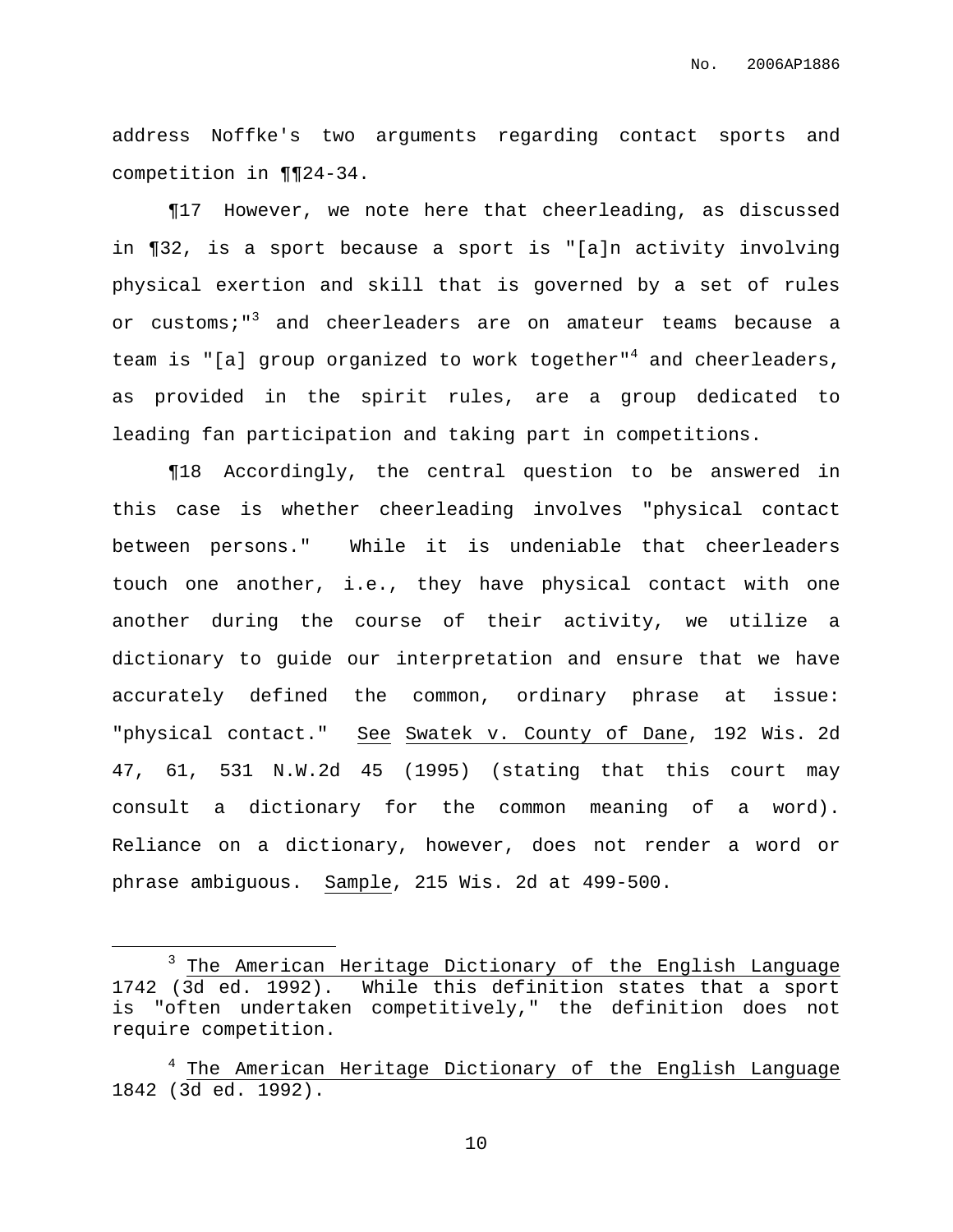¶19 The American Heritage Dictionary is frequently relied upon by courts. Id. at 500. It defines "contact" as follows: "1.a. A coming together or touching, as of objects or surfaces. b. The state or condition of touching or of immediate proximity[.]" The American Heritage Dictionary of the English Language 406 (3d ed. 1992). The same dictionary defines "physical" as follows: "1.a. Of or relating to the body as distinguished from the mind or spirit . . . b. Involving or characterized by vigorous bodily activity: a physical dance performance." Id. at 1366 (italics omitted).

¶20 As evident from the record, cheerleading involves a significant amount of physical contact between the cheerleaders that at times results in a forceful interaction between the participants. The record contains the 2004-05 spirit rules of the National Federation of State High School Associations. Pages 37 through 62 contain pictures illustrating the spirit rules that govern the various stunts. Every picture but one shows at least two cheerleaders in contact with one another.

¶21 The text of the spirit rules also supports the determination that cheerleading involves a significant amount of contact between cheerleaders. For example, rule one, section seven of the definition section describes a "pendulum." A pendulum is "[a] stunt in which the top person in a straight body position falls forward and/or backward away from the base(s) to a horizontal position to catchers while maintaining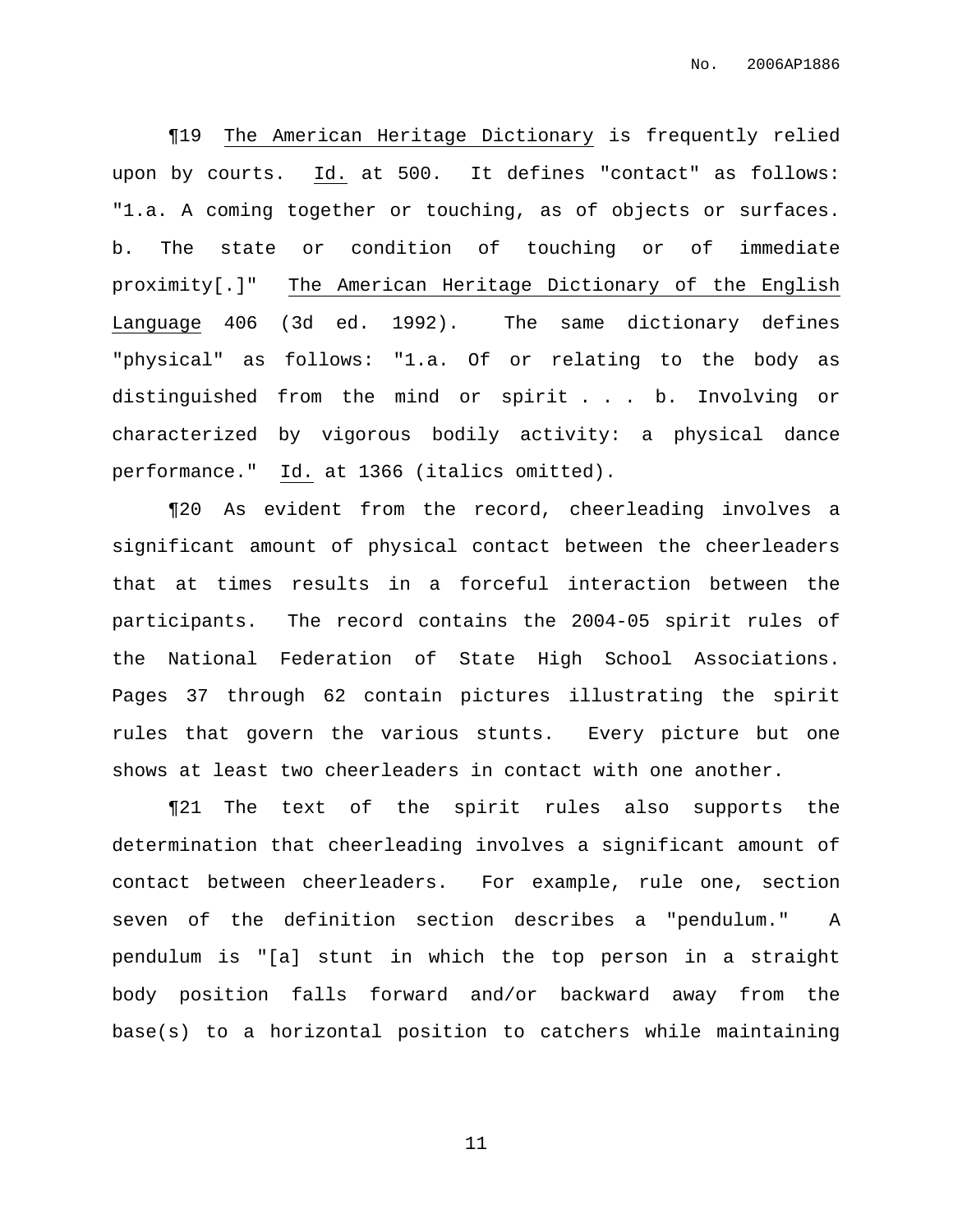constant hands-to-feet/legs contact with the base(s)."<sup>5</sup> In the "General Risk Management" section of the spirit rules, rule two, section six, article seven provides that "[d]ismounts from multi-base stunts to a cradle must be cradled by at least two catchers and an additional head and shoulders catcher/spotter." 6

¶22 In addition to the physical contact discussed above, some of the stunts performed by the cheerleaders produce a forceful interaction between the participants. For example, rule two, section 2.12.3, "Tosses," provides four situations where one cheerleader is tossed up into the air and then caught by those same cheerleaders who originally tossed the cheerleader. An illustration of another toss, the "Basket Toss to Original Bases With Spotter" is provided on page 57. This illustration reveals that multiple cheerleaders toss another cheerleader high up into the air——at least a full body length above the catchers' heads——and then catch the cheerleader on the way down.

¶23 Accordingly, cheerleading involves a significant amount of contact among the participants that at times can

<sup>&</sup>lt;sup>5</sup> Physical contact between cheerleaders is also evident from other parts of the definition section: section three entitled "Dismounts," section five entitled "Extended Stunts," section nine entitled "Pyramid (Mount)," section eleven entitled "Suspended Stunts," and section twelve entitled "Pop-Sweep-Toss."

 $6$  Physical contact between cheerleaders is also evident from other parts of the "General Risk Management" section: section eight entitled "Pendulums/Flatbacks," section nine entitled "Pyramids/Mounts," section eleven entitled "Suspended Splits," and section twelve entitled "Tosses."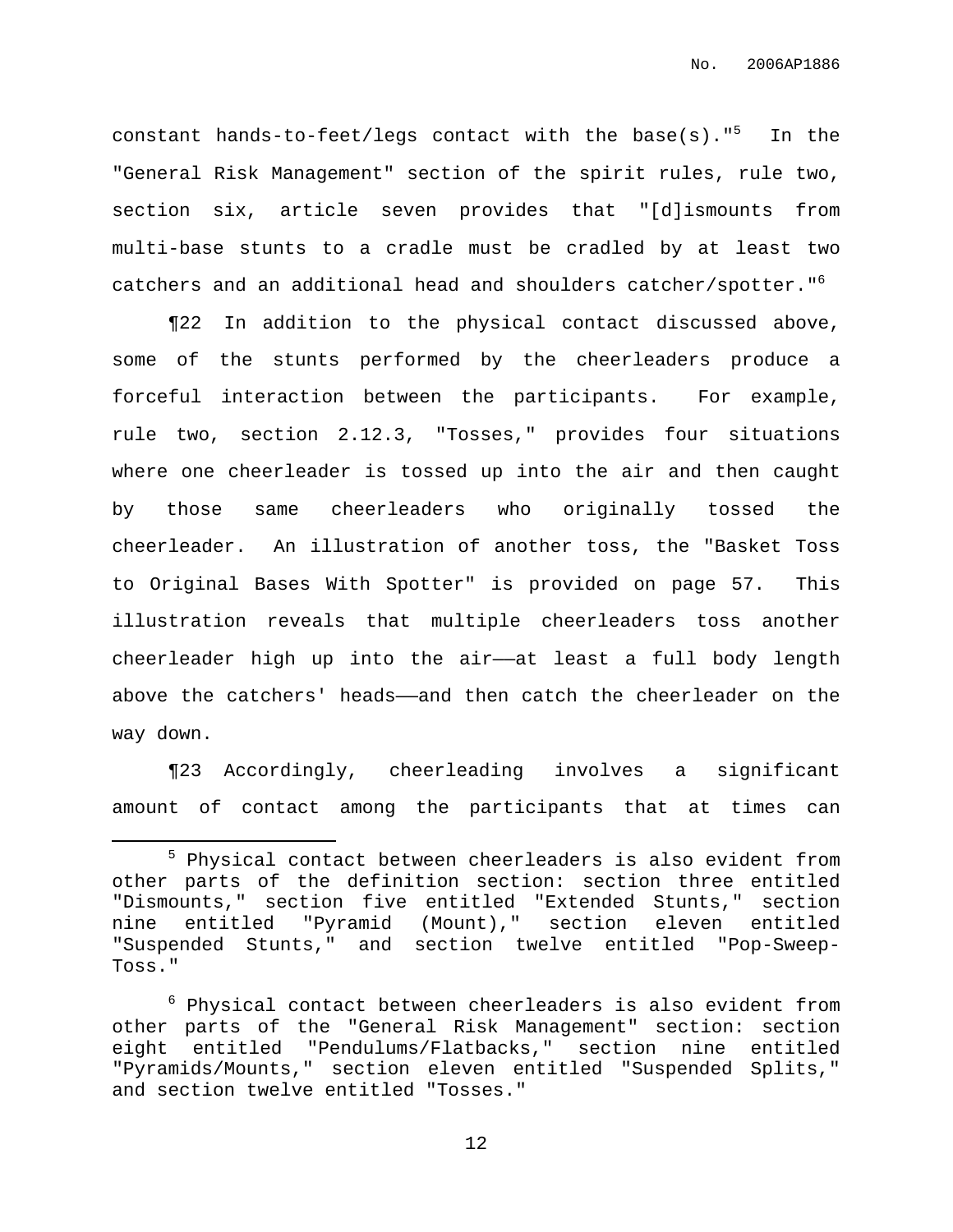produce a forceful interaction between the cheerleaders when one person is tossed high into the air and then caught by those same tossers. As a result, we conclude that cheerleaders are immune from negligence actions because they participate in a recreational activity that includes physical contact between persons in a sport involving amateur teams.

1. Noffke's argument regarding physical contact

¶24 Noffke argues that cheerleading does not give rise to the type of physical contact contemplated by the legislature. Specifically, Noffke asserts that the type of physical contact contemplated by the legislature must be more than the incidental contact that takes place in cheerleading. Noffke relies on the title of subsection (4m) for her argument, which provides: "Liability of contact sports participants." The court of appeals accepted Noffke's argument and further relied on the dictionary definition of "contact sport." It determined that "'contact sport' is normally used to describe sports in which opposing players make aggressive and sometimes injury causing contact, such as football and hockey." Noffke v. Bakke, 2008 WI App 38, ¶16, 308 Wis. 2d 410, 748 N.W.2d 195 (relying on Webster's New College Dictionary for a definition of "contact sport"). However, interpreting the statute in this manner is not persuasive for three reasons.

¶25 First, reliance on the title for this interpretation is problematic. The "titles to subchapters, sections, subsections, paragraphs and subdivisions of the statutes and history notes are not part of the statutes." Wis. Stat.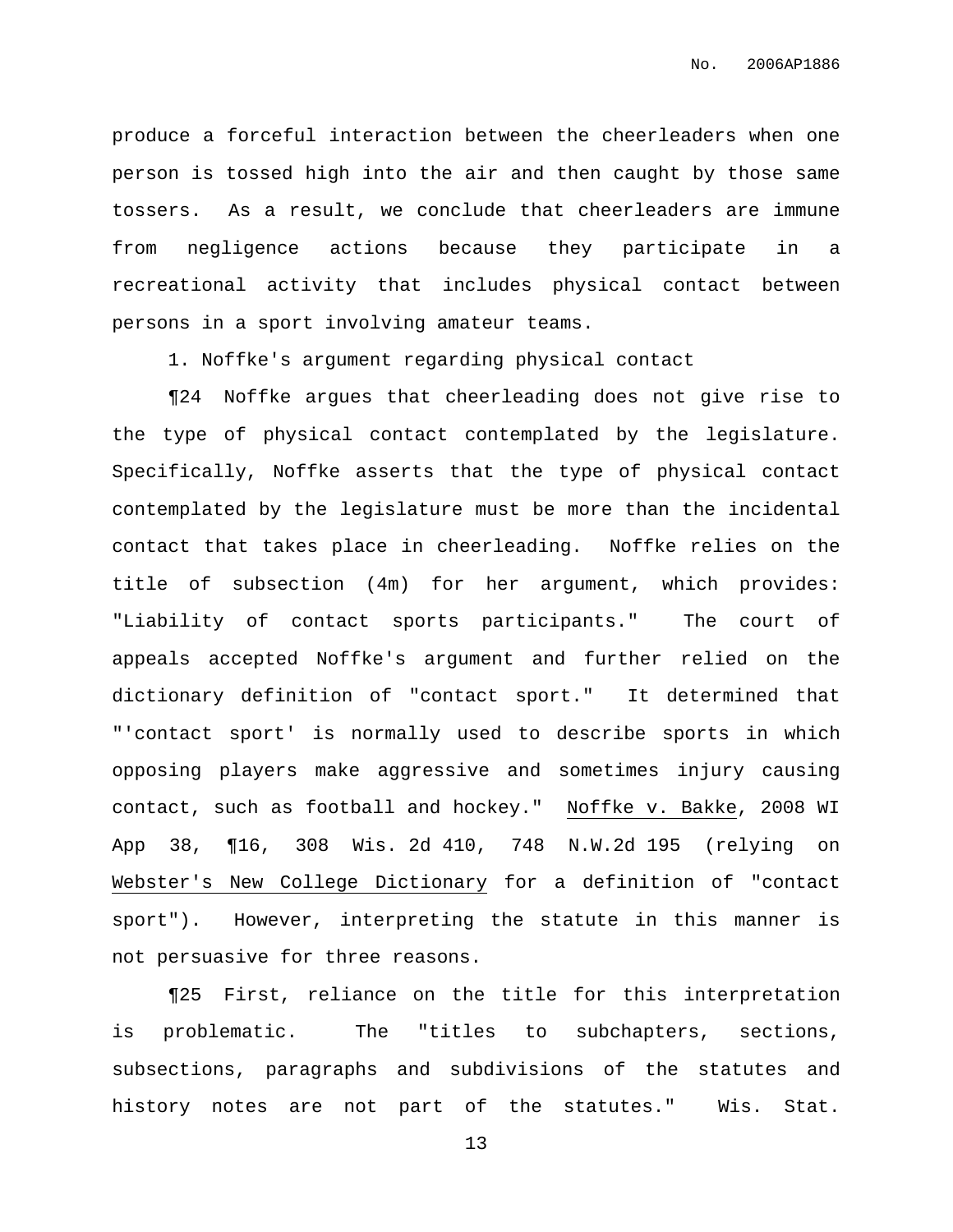§ 990.001(6). In addition, a title may not be used to alter the meaning of a statute or create an ambiguity where no ambiguity existed. Estate of Reichenberger v. Binder, 272 Wis. 176, 179, 74 N.W.2d 740 (1956). Therefore, reliance on the title is not persuasive.

¶26 Furthermore, even if we looked to the title, it does not provide clear guidance. The dictionary uses football, hockey, and boxing as examples of contact sports. See The American Heritage Dictionary of the English Language 406 (3d ed.  $1992$ ). However, subsection  $(4m)$ —as both parties and the court of appeals have asserted——was passed in response to Lestina v. West Bend Mutual Insurance Co., 176 Wis. 2d 901, 501 N.W.2d 28 (1993). In Lestina, this court concluded that negligence was the appropriate standard of care to govern the conduct of soccer match participants. Id. at 903. We doubt the legislature passed a statute in the wake of Lestina and then only protected aggressive contact sports such as football, hockey, or boxing. Relying on the title in this case requires this court to make a policy decision that is more appropriately performed by the legislature. Instead, we conclude that the plain language of the statute provides the answer. We give due respect to the legislature's decision to provide immunity to persons who participate in recreational activities that include physical contact between persons in a sport involving amateur teams.

¶27 Second, the language of the statute does not restrict its application to only "aggressive" sports such as football hockey, or boxing. Rather, the statute encompasses any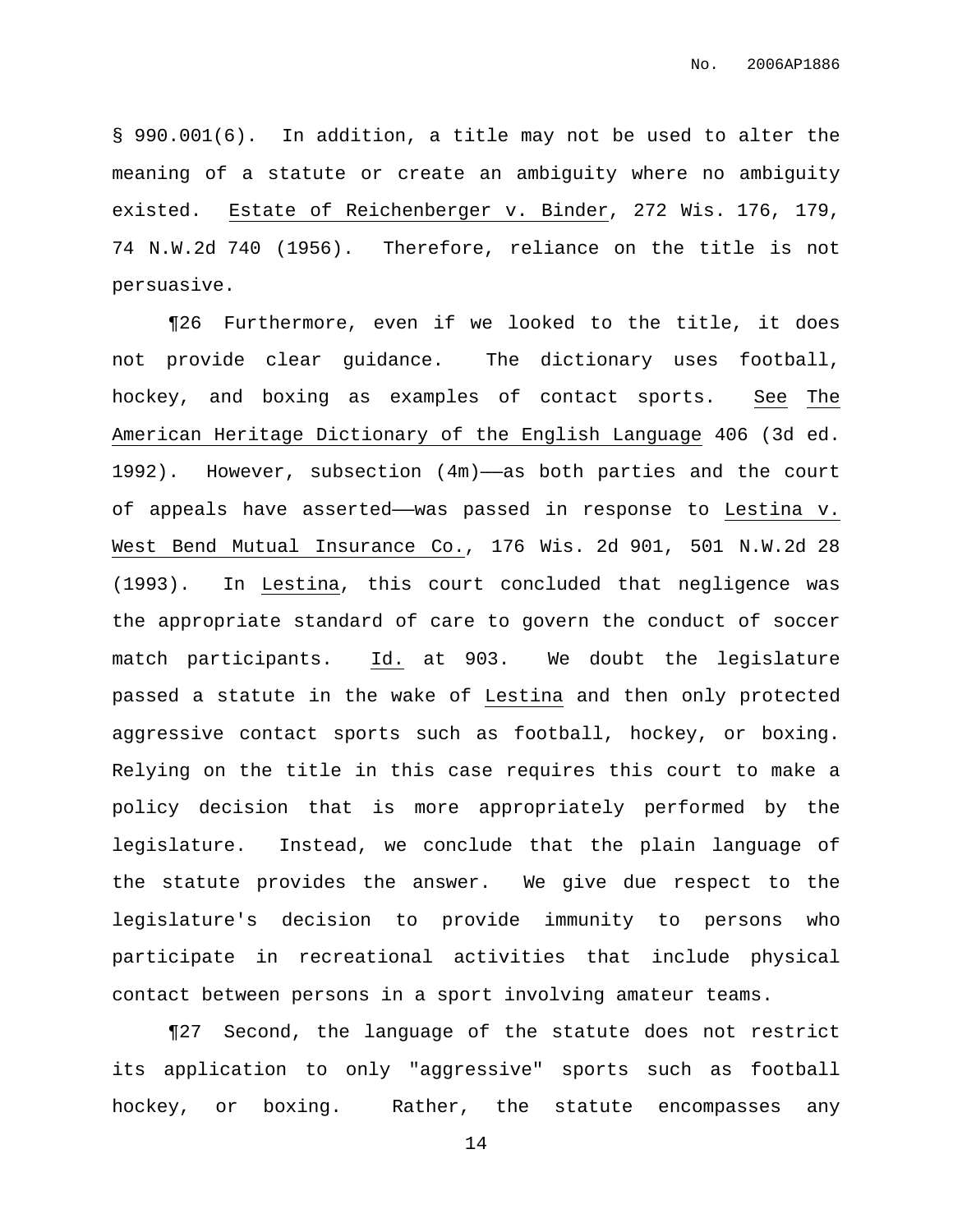recreational activity that includes physical contact between persons in a sport involving amateur teams. If the legislature intended such a narrow construction, the legislature could have clearly placed such a restriction in the text of the statute. $^7$ 

¶28 Third, Noffke's interpretation——that the statute does not apply to "incidental" contact but only to aggressive, competitive contact——would be difficult to apply and creates uncertainty. How much aggressive competitive contact is required for a sport to fall within that interpretation? The purpose behind Wis. Stat. § 895.525, is to decrease uncertainty.

(1) Legislative purpose. The legislature intends by this section to establish the responsibilities of participants in recreational activities in order to decrease uncertainty regarding the legal responsibility for deaths or injuries that result from participation in recreational activities and thereby to help assure the continued availability in this state of enterprises that offer recreational activities to the public.

Wis. Stat. § 895.525(1).

<sup>&</sup>lt;sup>7</sup> See 2A Norman J. Singer & J.D. Shambie Singer, Sutherland Statutes and Statutory Construction (7th ed. 2007) (§ 46:3, "'Expressed' intent," stating "[w]hat a legislature says in the text of a statute is considered the best evidence of the legislative intent or will"; § 46:6, "Each word given effect," stating "it is also the case that every word excluded from a statute must be presumed to have been excluded for a purpose"; § 47:23, "Expressio unius est exclusio alterius," stating "where a form of conduct, . . . there is an inference that all omissions should be understood as exclusions"; § 47:38, "Insertion of words," stating "[i]n construing a statute, it is always safer not to add to or subtract from the language of a statute unless imperatively required to make it a rational statute").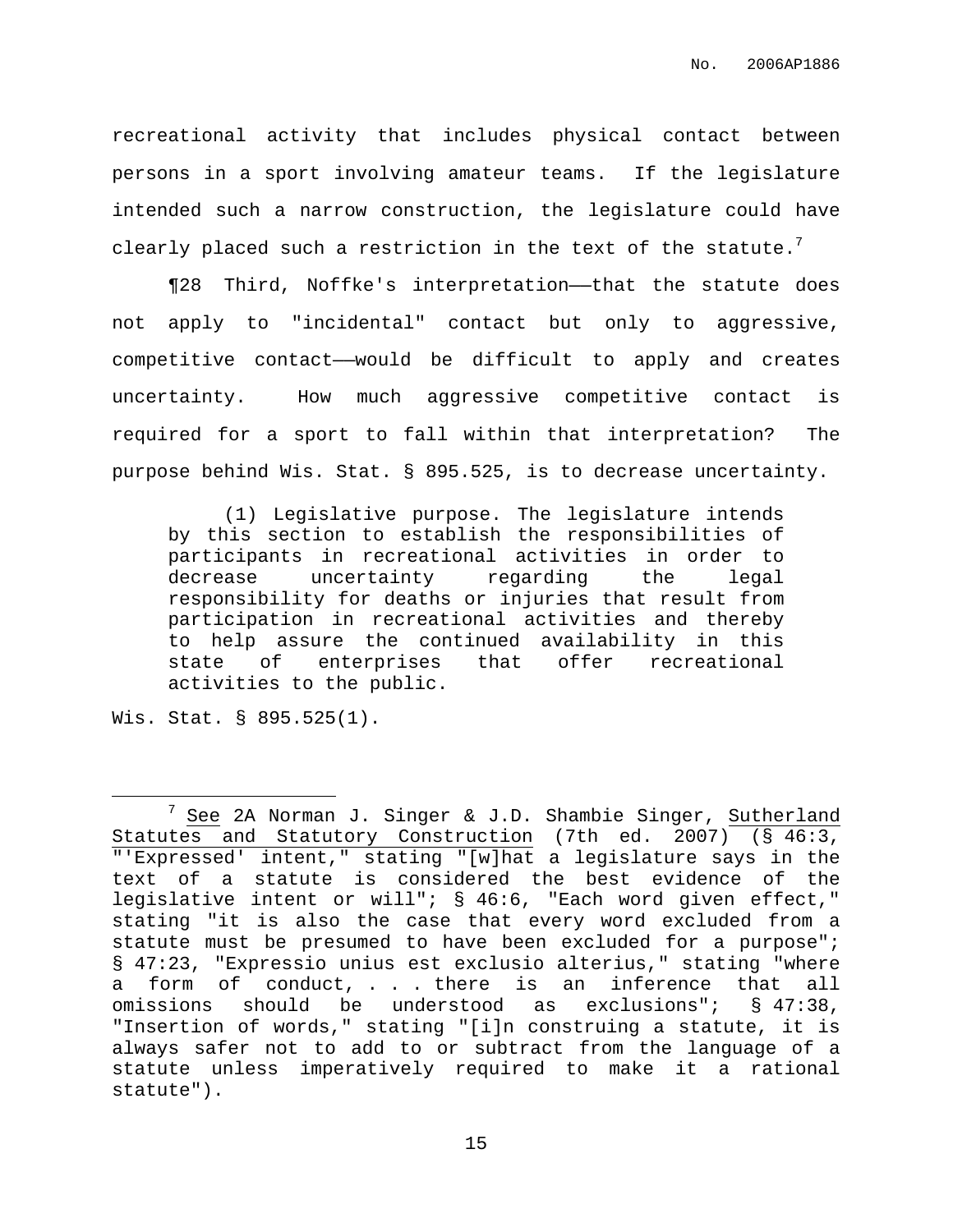¶29 Unlike Noffke's requirement that a sport must involve a requisite amount of aggressiveness in order to qualify for immunity, the plain meaning of the words chosen by the legislature lends certainty regarding the legal responsibilities and liabilities of those who participate in recreational activities.

2. Noffke's argument that competition is required

¶30 Noffke argues that subsection (4m)(a) applies only to competitive team sports. In support of this argument, Noffke relies on the portion of subsection (4m)(a) that states, "recreational activity that includes physical contact between persons in a sport involving amateur teams." Wis. Stat. § 895.525(4m)(a) (emphasis added). To not require competition, Noffke argues, would render this portion of the statute superfluous.

¶31 We disagree with Noffke's assertions for three reasons. First, no competition requirement exists in the statute. If the legislature sought to require competition, it could have used the word "competition." To assert that such a requirement exists because the word "teams" is plural, elevates one letter in the statute to an absurd importance that would change the entire scope and application of the statute, which seems unlikely because the legislature could have easily used the word "competition" to clearly articulate such a requirement. $^8$ 

<sup>&</sup>lt;sup>8</sup> In any event, cheerleaders often engage in competition with the opponent's cheerleaders not only during a game but also during organized competitions.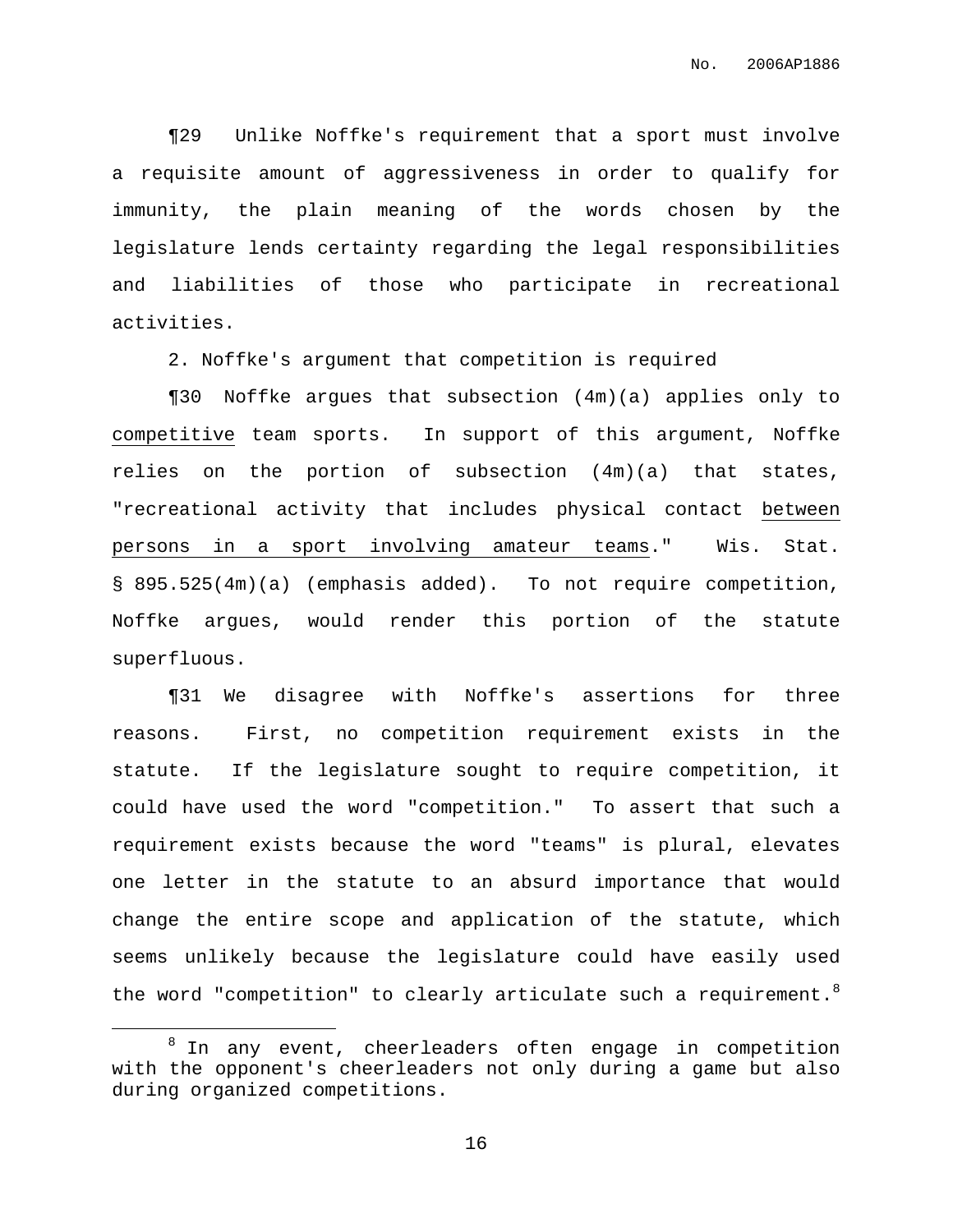While the legislature's use of a plural form is generally significant, in this case we decline to conclude that the use of the plural form dictates that the statute requires competition between two teams.

¶32 Second, no surplusage exists because the words of the statute are not ignored by our interpretation. Physical contact between persons takes place in cheerleading. Cheerleading is a sport because a sport is "[a]n activity involving physical exertion and skill that is governed by a set of rules or customs," <sup>9</sup> and construing the word "sport" to exclude cheerleading in this case is inconsistent with the purpose of the statute, which is discussed in ¶28.<sup>10</sup> Cheerleaders are on amateur teams because a team is "[a] group organized to work together"<sup>11</sup> and cheerleaders, as provided in the spirit rules, are a group dedicated to leading fan participation and taking part in competitions.

<sup>9</sup> The American Heritage Dictionary of the English Language 1742 (3d ed. 1992).

 $10$  While the question of whether cheerleading is a sport has apparently "been a matter of public debate," the parties in this case focus their arguments on whether cheerleading entails the type of physical contact contemplated by the statute and whether the statute requires competition. If the central issue was that cheerleading is not a sport, there would be no need to devote so much time to "contact." Because of the parties' focus and because construing sport to exclude cheerleading would defeat the purpose of the statute, as shown by its plain language, we conclude that cheerleading is a sport under Wis. Stat.  $$895.525(4m)(a)$ .

<sup>11</sup> The American Heritage Dictionary of the English Language 1842 (3d ed. 1992).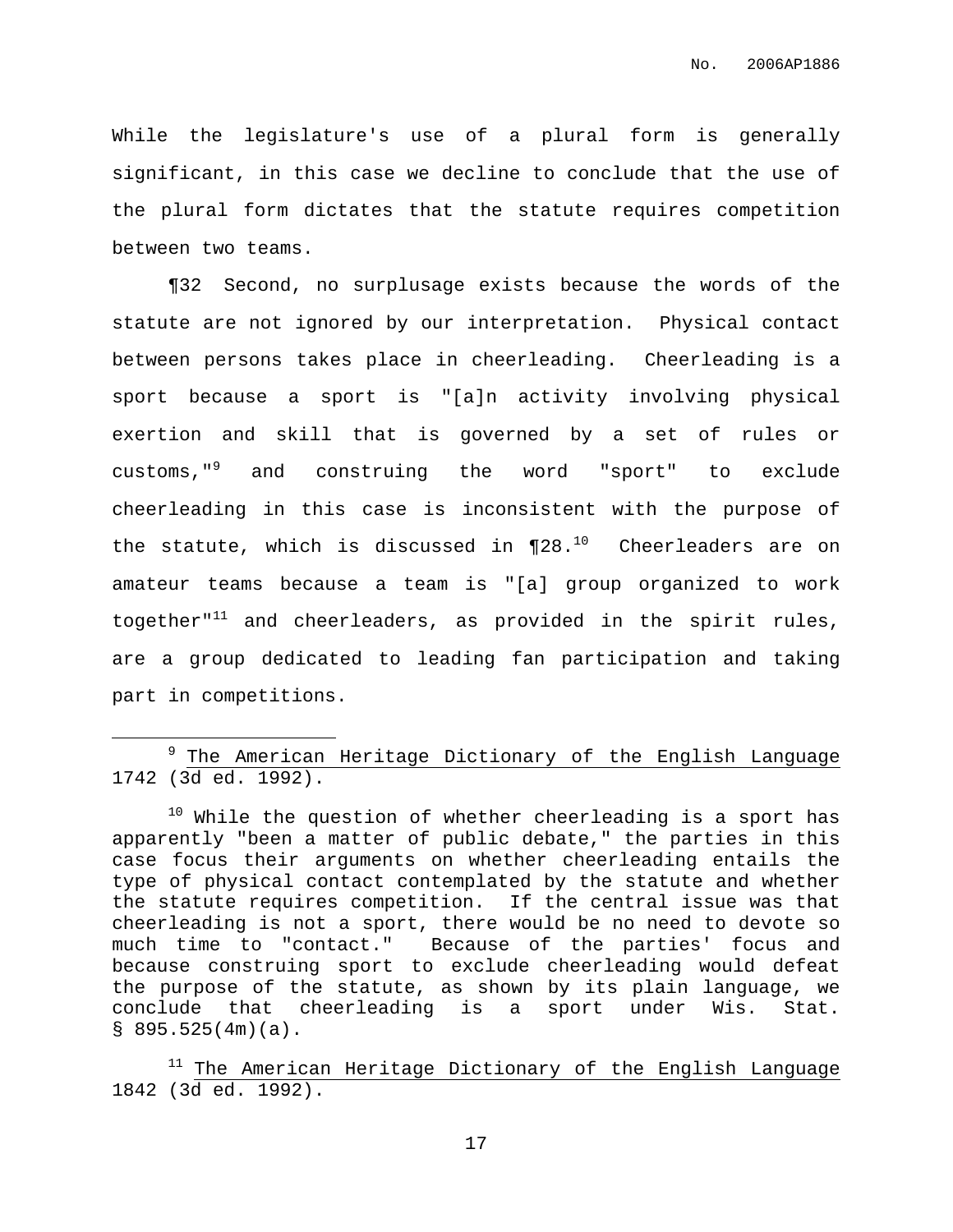¶33 Third, inserting a competition requirement would produce inconsistent results. For example, assuming that immunity is not afforded because cheerleaders do not compete when cheering at a basketball game, would they then receive immunity, perhaps the very next day, when competing against other teams at a cheerleading competition? Similarly, under Noffke's analysis, when a hockey or football team practices but is not in competition with another team there is no immunity, but when that team plays a game the players receive immunity. Perhaps such inconsistent applications could be why the legislature specifically chose not to insert a competition requirement into this statute.

¶34 Accordingly, we conclude that cheerleaders are immune from negligence actions because they participate in a recreational activity that includes physical contact between persons in a sport involving amateur teams. However, we encourage the legislature to once again review this important statute and consider our interpretation and application to the facts of this case and how the statute may apply to such school team sports as golf, swimming, or tennis.

## B. Recklessness

¶35 The second issue we must address regarding Bakke's liability is whether the circuit court erred when it concluded as a matter of law that Bakke was not reckless. If he was reckless, Bakke is not entitled to immunity under the terms of the statute. Noffke argues that recklessness is a question of fact the jury must resolve, and she argues that in this case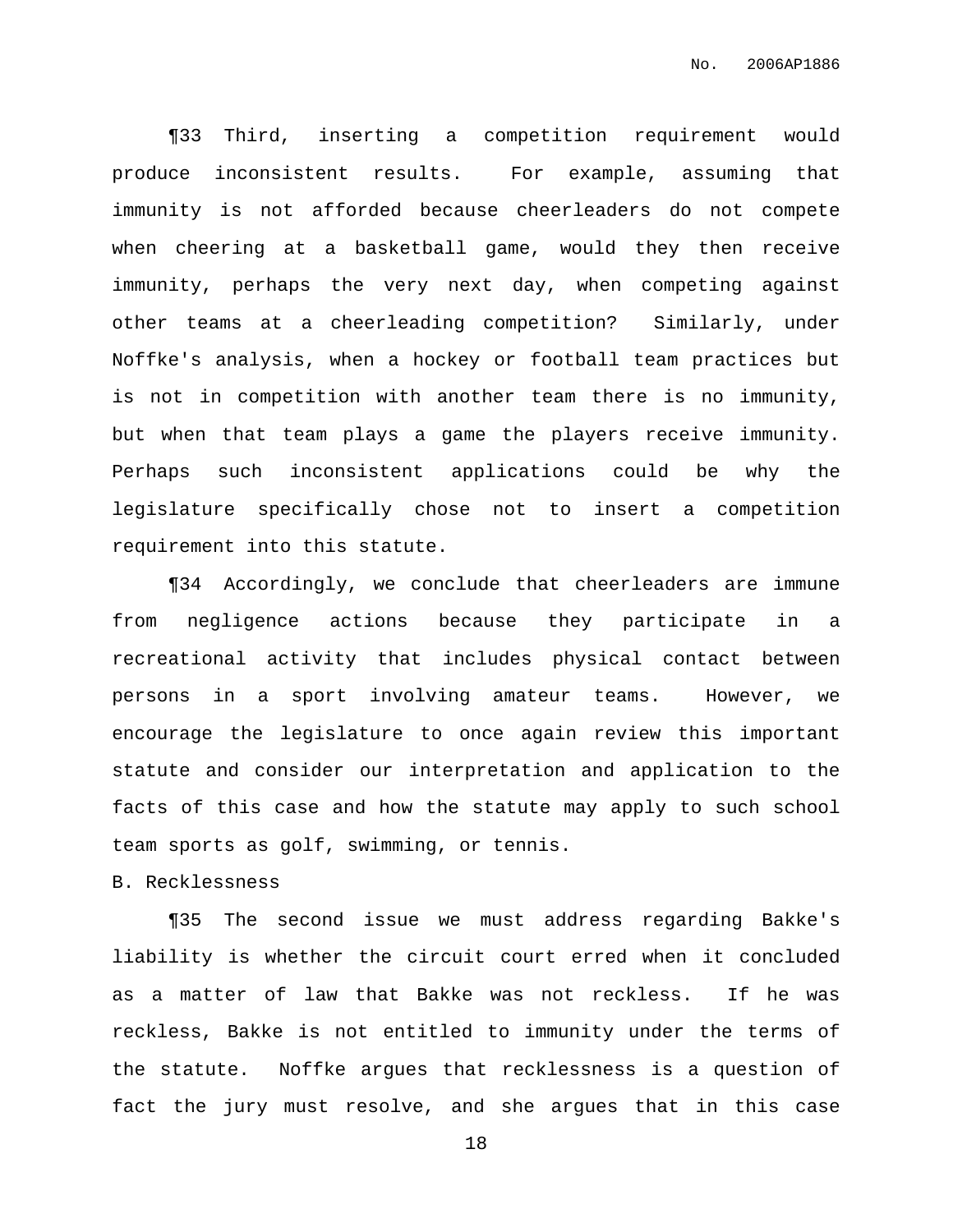Bakke knew he was a spotter responsible for Noffke's safety, Bakke heard others yelling at him to get behind Noffke, and he failed to take the appropriate position. Bakke, on the other hand, argues that his conduct, which consisted of "mere inadvertence, lack of skillfulness or failure to take precautions," does not rise to the increased level of recklessness. We agree with the circuit court and conclude that the record does not support a claim that Bakke was reckless.

¶36 "Recklessness 'contemplates a conscious disregard of an unreasonable and substantial risk of serious bodily harm to another.'" Werdehoff v. Gen. Star Indem. Co., 229 Wis. 2d 489, 507, 600 N.W.2d 214 (Ct. App. 1999) (citing Kellar v. Lloyd, 180 Wis. 2d 162, 184, 509 N.W.2d 87 (Ct. App. 1993)). The jury instruction committee provides:

A participant acts recklessly if (his) (her) conduct is in reckless disregard of the safety of another. It occurs where a participant engages in conduct under circumstances in which (he) (she) knows or a reasonable person under the same circumstances would know that the conduct creates a high risk of physical harm to another and (he) (she) proceeds in conscious disregard of or indifference to that risk. Conduct which creates a high risk of physical harm to another is substantially greater than negligent conduct. Mere inadvertence or lack of skill is not reckless conduct.

Wis JI——Civil 2020.

¶37 The circuit court concluded that a finder of fact could not find any evidentiary support "that reflected anything beyond a lack of skill, inadvertence or simple negligence, that this was not a conscious disregard for the safety of the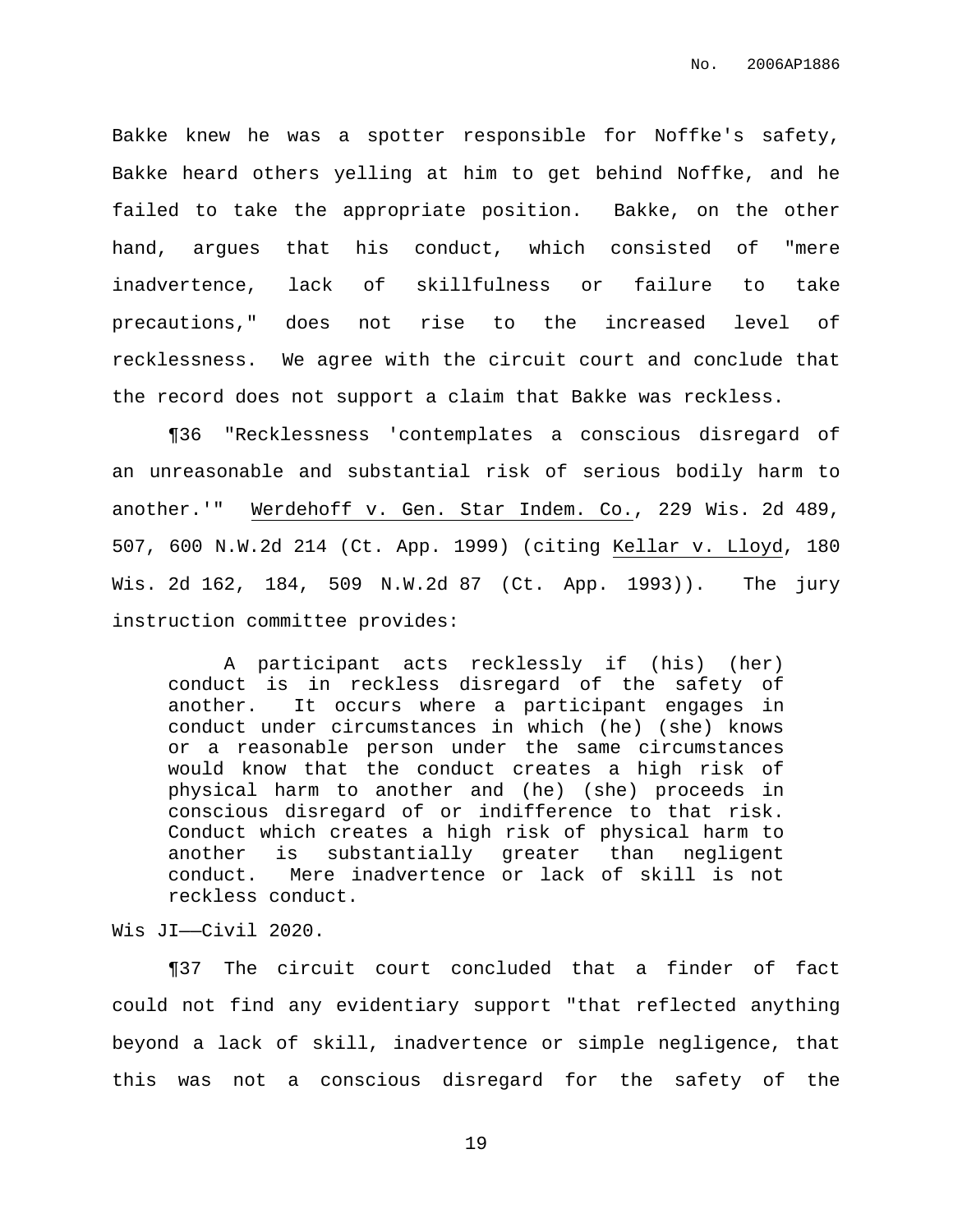plaintiff." We agree with the circuit court's conclusion. Bakke went in front of the base instead of to the back, and when people yelled at him to get to the back he froze and did not move fast enough. The record is simply devoid of anything that would indicate that Bakke consciously disregarded the risk of serious bodily harm to Noffke. Therefore, we conclude that the circuit court did not err when it concluded as a matter of law that Bakke was not reckless.

C. Immunity of the school district

¶38 Next, we must determine whether Wis. Stat. § 893.80(4) provides the school district with immunity for the alleged negligent acts of the cheerleading coach. Noffke asserts that the cheerleading coach's cloak of immunity is removed by either of the following exceptions: (1) she violated a ministerial duty imposed by law; and (2) cheerleading involves a known and compelling danger that gives rise to a ministerial duty.

¶39 Noffke argues that the cheerleading coach violated a ministerial duty because the coach, as Noffke asserts, did not provide a spotter and mats as required by the spirit rules. In addition, Noffke argues that even if the coach did not violate a ministerial duty imposed by the spirit rules, the coach violated a ministerial duty that arose out of the known and compelling danger of allowing cheerleaders to perform a stunt for the first time without safety precautions. The school district, on the other hand, argues that no ministerial duty was violated because the school board did not officially adopt the spirit rules, the spirit rules were not violated, and no known and compelling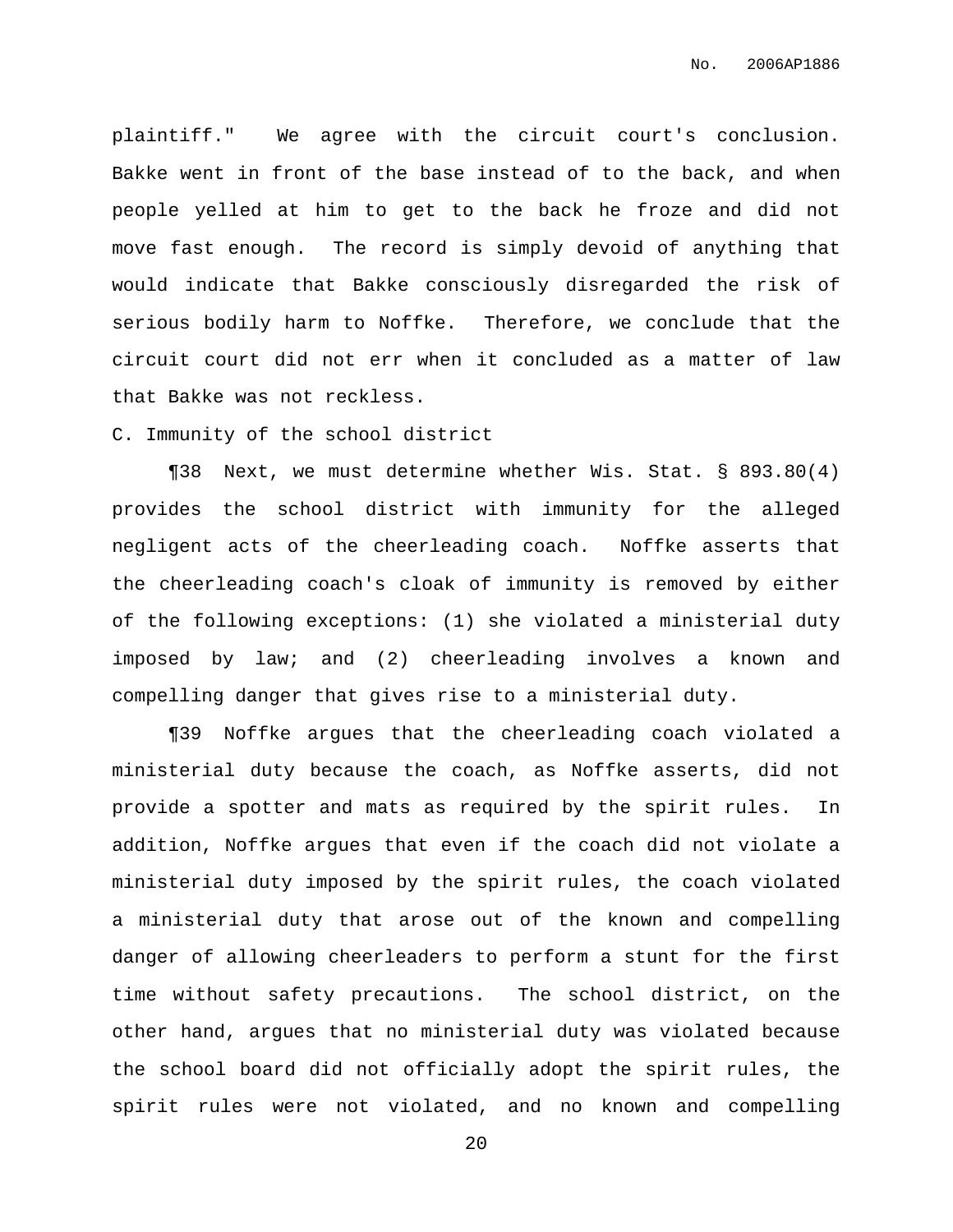danger existed. We conclude that the school district is immune because no ministerial duty imposed by law was violated and there was no known and compelling danger that gave rise to a ministerial duty.

¶40 Wisconsin Stat. § 893.80(4) provides:

No suit may be brought against any volunteer fire company organized under ch. 213, political corporation, governmental subdivision or any agency thereof for the intentional torts of its officers, officials, agents or employees nor may any suit be brought against such corporation, subdivision or agency or volunteer fire company or against its officers, officials, agents or employees for acts done in the exercise of legislative, quasi-legislative, judicial or quasi-judicial functions.

¶41 This statute provides broad immunity from suit to municipalities and their officers and employees. Lodl v. Progressive N. Ins. Co., 2002 WI 71, ¶20, 253 Wis. 2d 323, 646 N.W.2d 314. It immunizes against liability for "legislative, quasi-legislative, judicial, and quasi-judicial acts, which have been collectively interpreted to include any act that involves the exercise of discretion and judgment." Id., ¶21.

¶42 However, no immunity against liability exists for those acts associated with: (1) the performance of ministerial duties imposed by law; (2) known and compelling dangers that give rise to ministerial duties on the part of public officers or employees; (3) acts involving medical discretion; and (4) acts that are malicious, willful, and intentional. Id., ¶24. Noffke argues that the first two exceptions apply to the case at hand.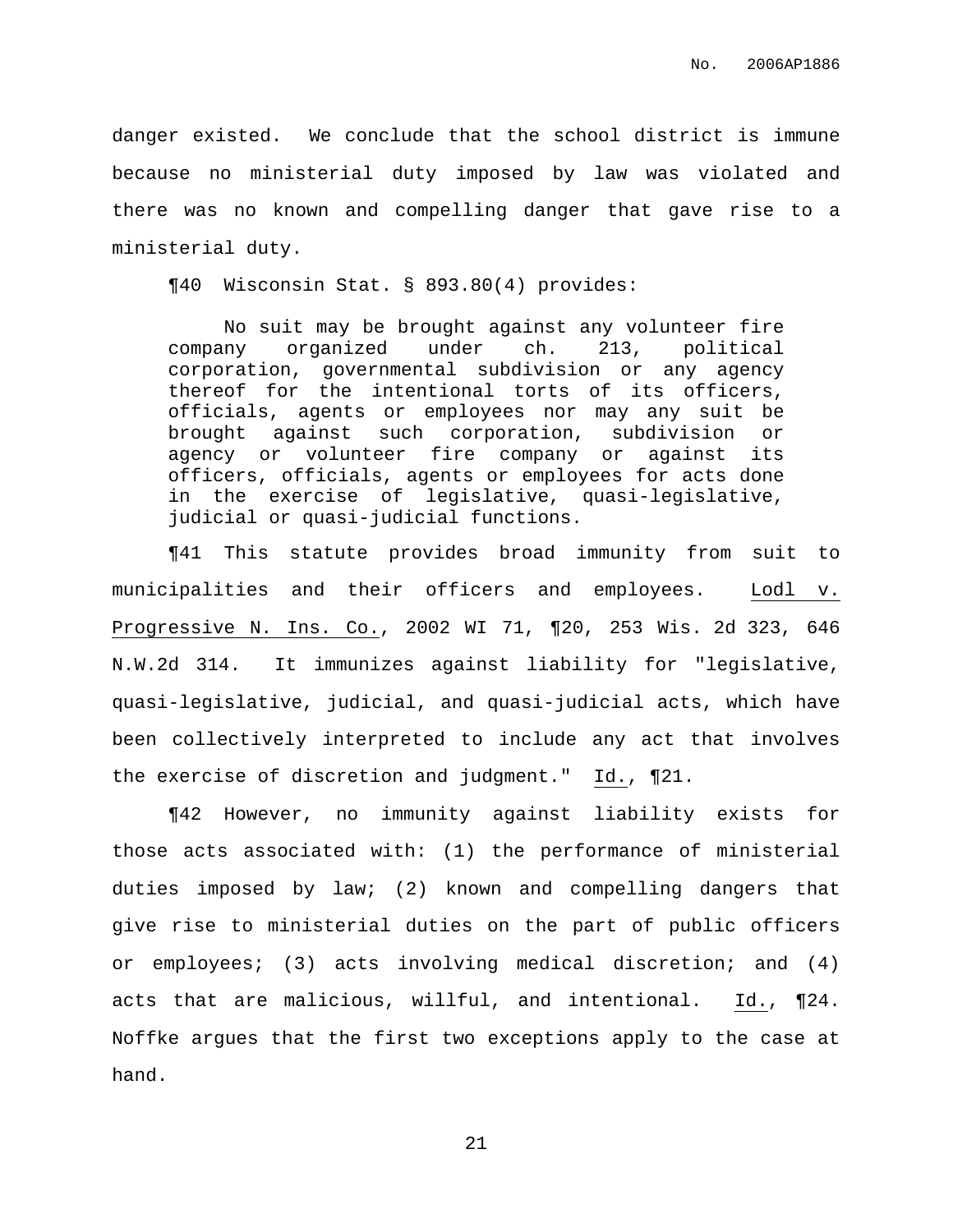1. Ministerial duty imposed by law

¶43 The first exception arises out of a recognition that discretionary acts are immune whereas ministerial acts are not protected by immunity. Id., ¶25. "A ministerial duty is one that 'is absolute, certain and imperative, involving merely the performance of a specific task when the law imposes, prescribes and defines the time, mode and occasion for its performance with such certainty that nothing remains for judgment or discretion.'" Id., ¶25 (citing Lister v. Bd. of Regents, 72 Wis. 2d 282, 301, 240 N.W.2d 610 (1976)).

¶44 For example, in Lodl, the plaintiff asserted that the police officer had a ministerial duty to manually control traffic at an intersection where traffic lights were no longer working. Lodl, 253 Wis. 2d 323, ¶¶6-8, 27. This court concluded that the applicable statute and the police department's policy did not confer a ministerial duty on the police officer to manually direct traffic. Id., ¶¶27-28. The statute at issue did not direct the officer to perform manual traffic control in any specific situation, and the policy only described manual traffic control procedures if the officer decided to manually control traffic. Id. Neither the statute nor the policy eliminated the officer's discretion as to when or where to undertake manual traffic control. Id., ¶¶28-31.

¶45 In the case at hand, the spirit rules do not eliminate the cheerleading coach's discretion. Moreover, the school district did not officially adopt the spirit rules.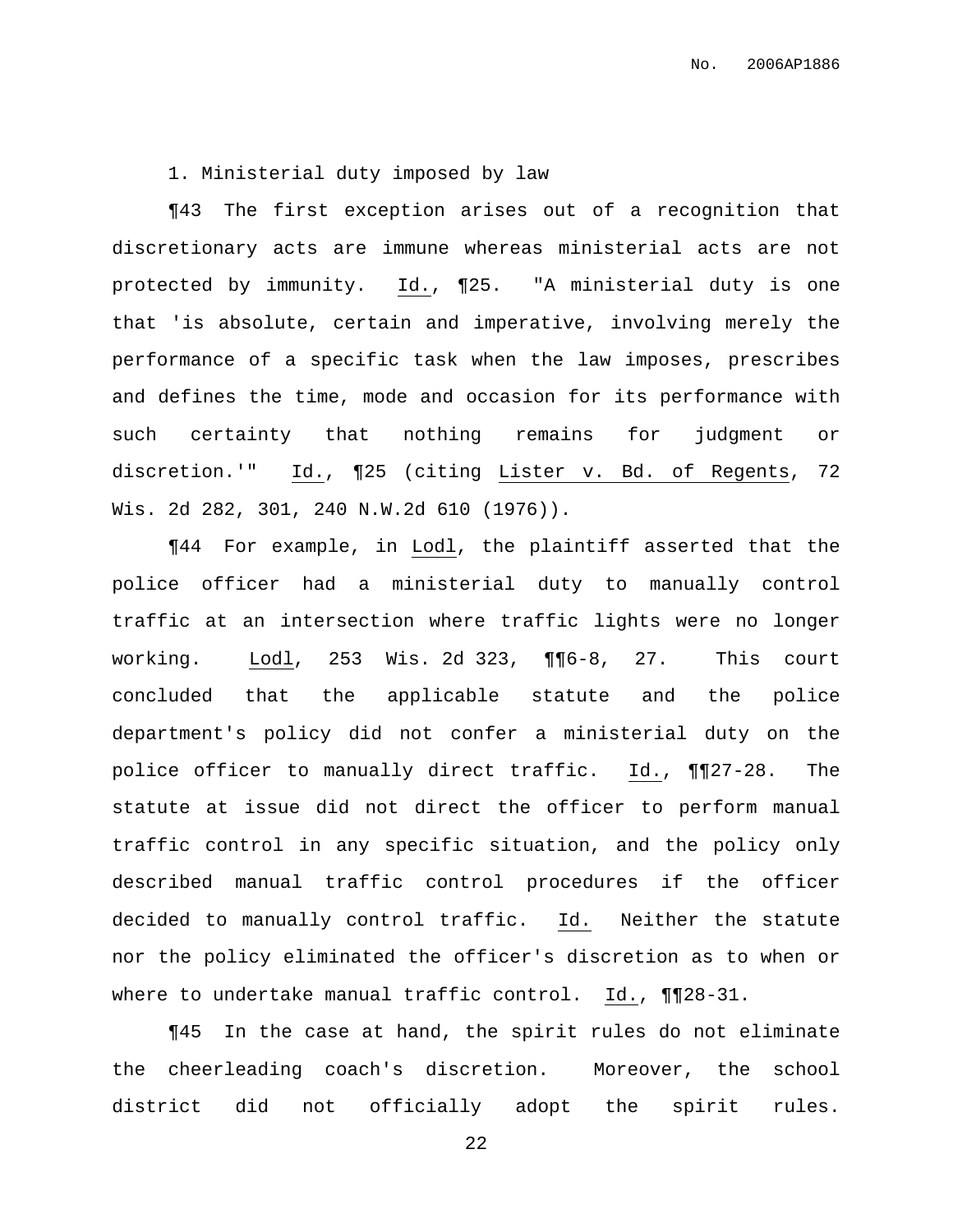Nonetheless, Noffke asserts that the spirit rules required the cheerleading coach in this case to provide a spotter and mats. We disagree with Noffke's interpretation. The spirit rules leave a coach's discretion intact; they do not impose the type of ministerial duty that Noffke asserts because the spirit rules lack the absolute, certain, and imperative direction that prescribes and defines the time, mode, and occasion for the action's performance with such certainty that nothing remains for judgment or discretion.

¶46 First, the portion of the spirit rules that governs "Coaches' Responsibilities" specifically states: "The following guidelines have been developed and reviewed to serve as a useful reminder of basic procedures for coaching spirit squads." (Emphasis added.) In addition, the relevant portions of the "Coaches' Responsibilities" do not confer a ministerial duty upon the coach. Each relevant portion gives the coach discretion. For example, the "Coaches' Responsibilities" provides, "[a]ll spirit activities should be held in a location suitable for spirit activities with the use of mats, free of obstructions, and away from excessive noise or distractions." In addition, the "Coaches' Responsibilities" also provides that "[p]roper progression, spotting techniques and matting should be used until stunts are mastered." Neither of these rules confers an "absolute, certain and imperative" duty upon the coach. Rather, the tone is suggestive, which is evident from the use of language such as "should be" rather than the mandatory word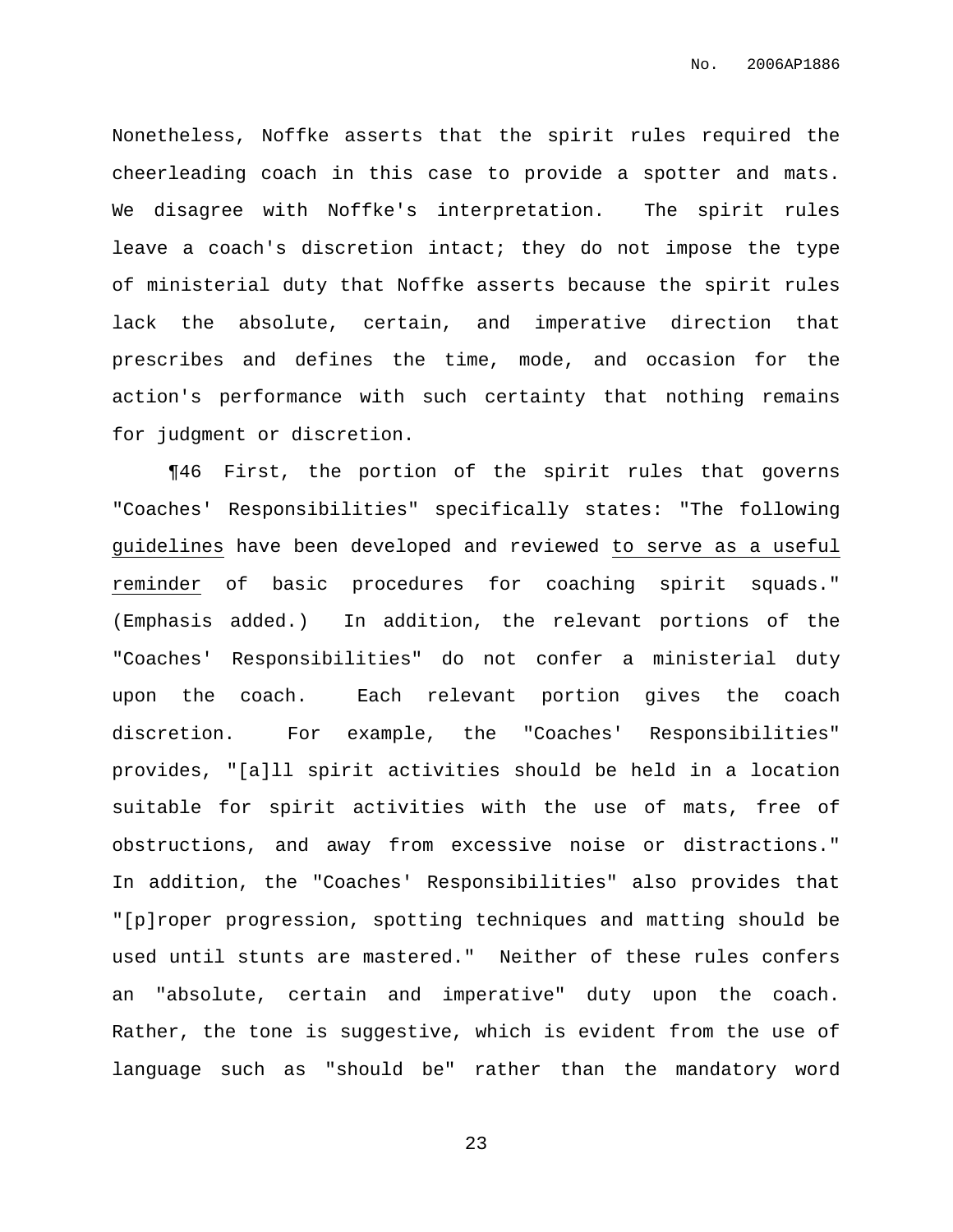"shall." Moreover, each rule gives the coach discretion as to when and where spotting or matting would be appropriate.

¶47 Second, the "General Risk Management" section also fails to confer an "absolute, certain and imperative" duty. Section four, article one of the spirit rules states that "[s]potters are required until a stunt (mount, pyramid, toss, tumbling skill) is mastered," but article six states that "[a] spotter is required for stunts in which the supporting arm(s) of the base(s) is fully extended above the head  $\ldots$ ." In this case, the post-to-hands stunt does not even require a spotter because the base's hands are not fully extended above the head. In addition, while the cheerleaders in this case had not performed this stunt together, the record reflects that they had performed more difficult stunts, Noffke thought it was a "medium easy" stunt, both Noffke and Bakke thought they could do the stunt, Bakke was a trained spotter, and the coach knew that "the level of difficulty they were used to was much higher." Therefore, the rules do not clearly mandate that a spotter was necessary, and thus, no ministerial duty imposed by law exists.

¶48 However, even if the spirit rules were interpreted as mandating a spotter in this case, the cheerleading coach did provide a spotter——Bakke. The spirit rules define a spotter as "a person who is in direct contact with the performing surface and may help control the building of, or dismounting from, a stunt. This person(s) shall not provide the primary support, meaning the stunt or pyramid would remain stable without the spotter(s)." In this case, Bakke was on the ground, he assisted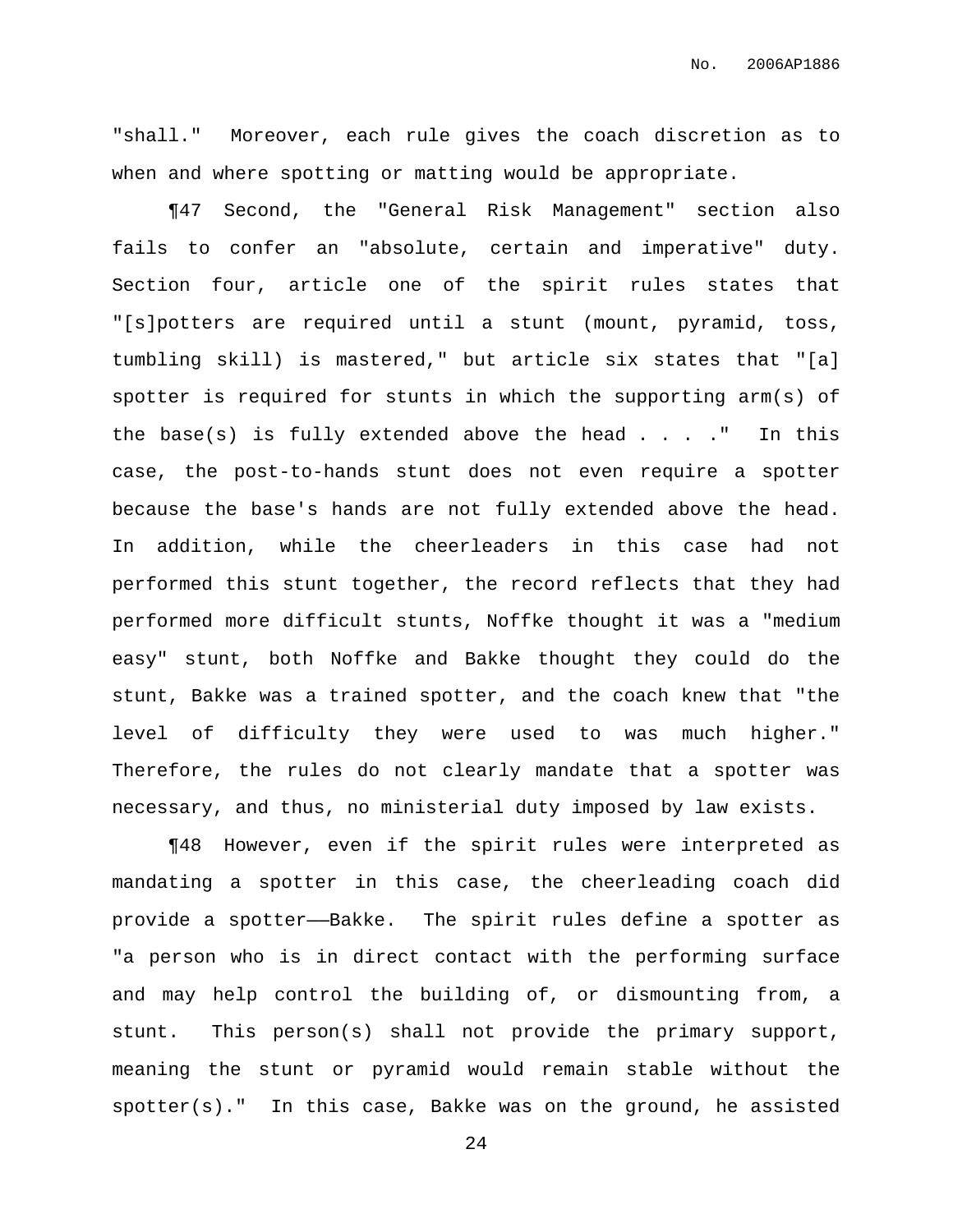in the building of the post-to-hands, and the stunt could remain stable without Bakke. Bakke was not the base, but rather, he served as the spotter to the stunt even though that stunt did not require a spotter.

¶49 Noffke argues that the rules impose a ministerial duty upon the coach to make sure the spotter is in the right position in order to be considered a spotter. However, we do not interpret this provision as conferring an "absolute, certain and imperative" duty on the coach. While it is true that Bakke should have been standing in the back instead of the front, he was there as a spotter. Only two persons are required for this stunt, but the coach, as a safety precaution, required an extra person to be present and serve as an extra spotter.

¶50 Noffke also argues that the cheerleading coach violated a ministerial duty by failing to provide matting as required by the rules. We, however, disagree because any matting provision in the rule gives the cheerleading coach discretion and thus does not confer a ministerial duty. The comment to rule two, situation ruling 2.1.4, situation B, provides that "[s]tunting should be performed only on appropriate surfaces where there is adequate space and lighting." As stated above, the "Coaches' Responsibilities" provides, "[a]ll spirit activities should be held in a location suitable for spirit activities with the use of mats, free of obstructions, and away from excessive noise or distractions." We do not interpret these provisions to prescribe and define the time, mode, and occasion for matting with such certainty that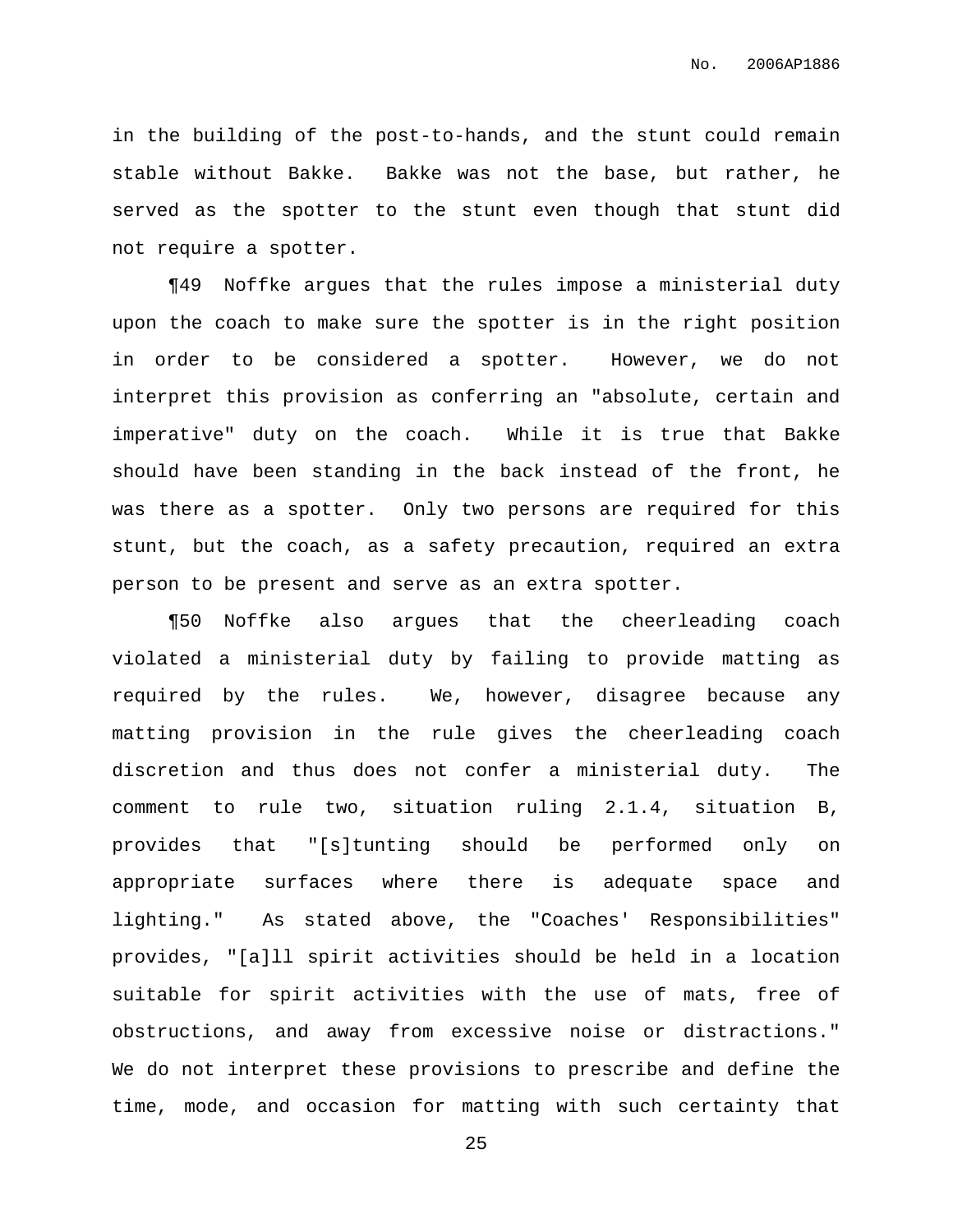nothing remains for judgment or discretion. In fact, these stunts would ultimately be performed without mats during a basketball game.

¶51 Accordingly, we conclude that the spirit rules provide the cheerleading coach with a significant amount of discretion. The spirit rules provide discretion rather than conferring any absolute, certain, imperative, and therefore ministerial duty.

2. Ministerial duty arising out of a known and compelling danger

¶52 Noffke also argues that cheerleading, under the facts of this case, is a known and compelling danger that gives rise to a ministerial duty. This exception to immunity arises out of the theory that a known and compelling danger may be so dangerous that a public officer has a duty to act. Lodl, 253 Wis. 2d 323, ¶¶33-34; Kierstyn v. Racine Unified Sch. Dist., 228 Wis. 2d 81, 95-96, 596 N.W.2d 417 (1999).

[A] public officer's duty is ministerial where a danger is known and of such quality that the public officer's duty to act becomes absolute, certain and imperative . . . . Stated otherwise, where a public officer's duty is not generally prescribed and defined by law in time, mode, and occasion, such that nothing remains for judgment or discretion, circumstances may give rise to such a certain duty where . . . the nature of the danger is compelling and known to the officer and is of such force that the public officer has no discretion not to act. . . .

Lodl, 253 Wis. 2d 323, ¶34 (quotations and citations omitted).

¶53 This exception arose out of Cords v. Anderson, 80 Wis. 2d 525, 259 N.W.2d 672 (1977). In Cords, the plaintiffs fell into a steep, 90–feet-deep gorge while walking on a state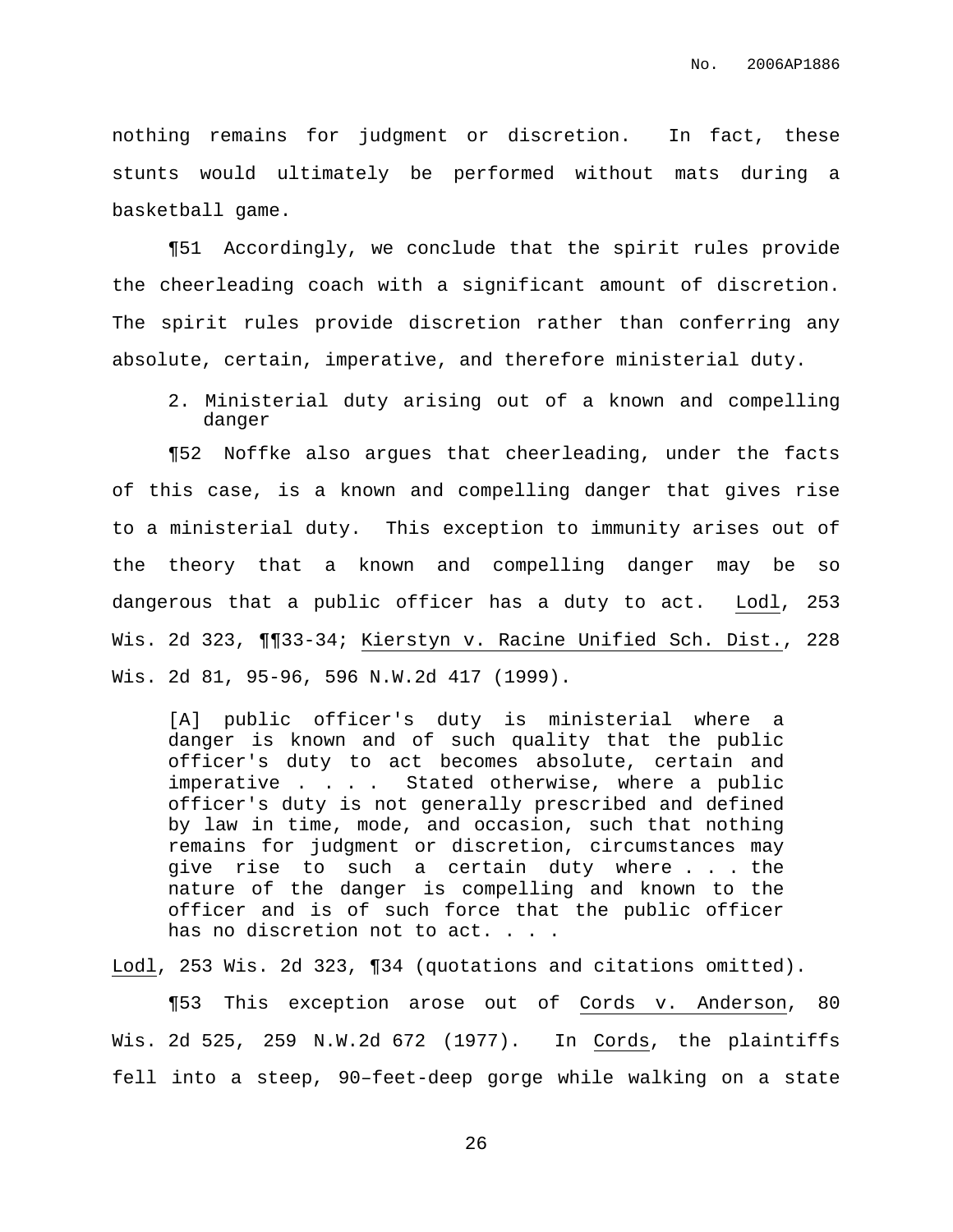park trail, which did not have any warning signs. Id. at 534- 35, 541-42. The plaintiffs sued the park manager for failing to post warning signs even though he knew of the hazard. This court concluded that the known and compelling danger gave rise to a ministerial duty requiring the manager to post warning signs or advise his superiors of the hazardous condition. Id. at 541-42. A ministerial duty arose because the danger was so clear and so absolute. Id. at 542.

¶54 The court of appeals most recently applied the known and compelling danger exception in Voss v. Elkhorn Area School District, 2006 WI App 234, 297 Wis. 2d 389, 724 N.W.2d 420. In Voss, students were learning about the effects of alcohol by wearing "fatal vision goggles." Id., ¶2. When the goggles are worn, the situation is meant to replicate a .10 blood alcohol concentration. Id. While wearing the goggles, the teacher had students perform exercises such as walking in a straight line, shooting a ball at a garbage can, and standing on one leg. Id., ¶3. While participating in these exercises some of the students lost their balance, slipped or stumbled. Id. In addition to the above exercises, the teacher also arranged the classroom desks into three rows and instructed students to walk in between the rows and recover a tennis ball thrown by the teacher. Id., ¶4. During this particular exercise, some of the students collided and slid on the floor. Id., ¶6. Even after these initial problems, the exercise continued and one of the students tripped and hit her mouth on a desktop. Id. As a result of her injuries, the student lost one tooth, fractured others, and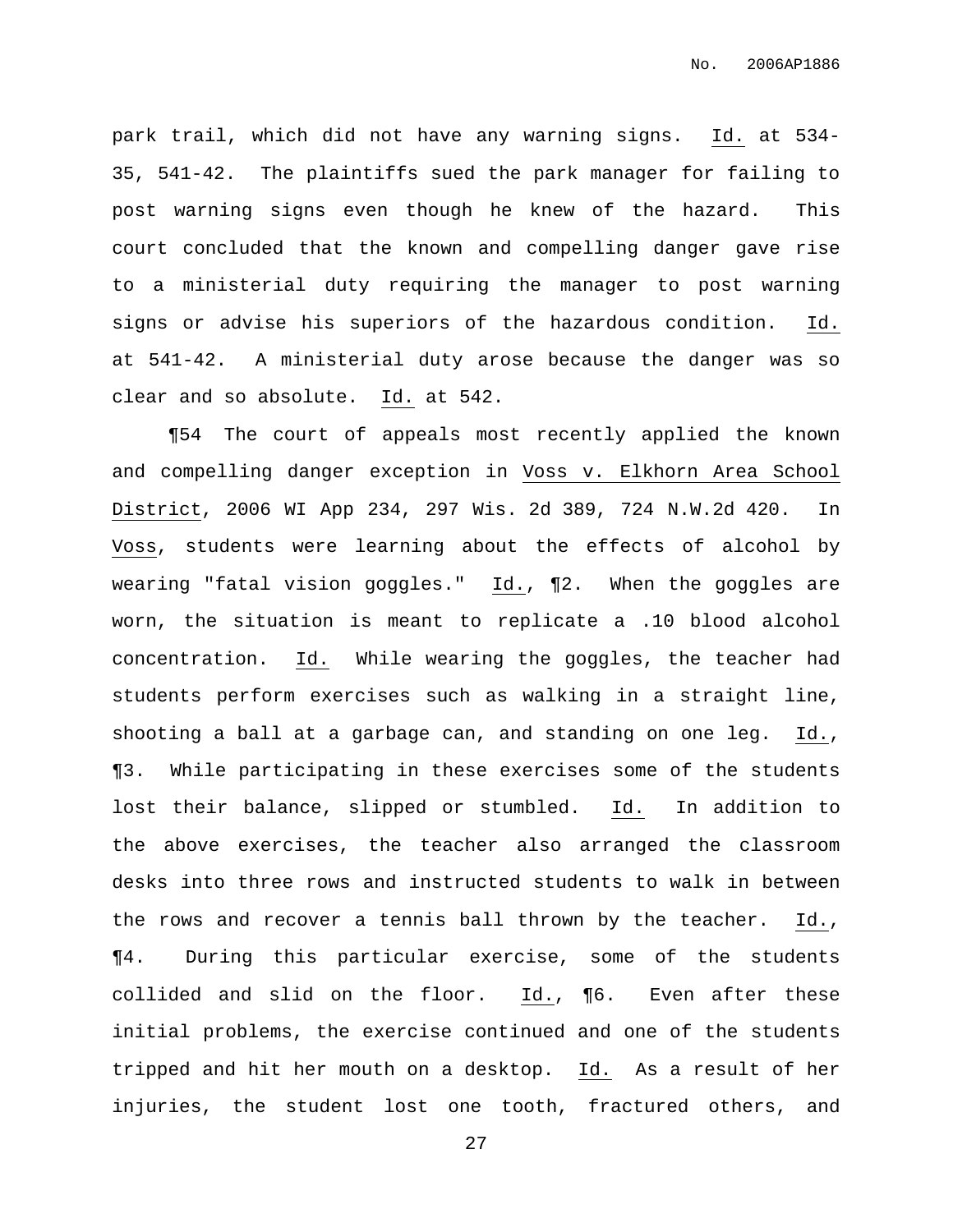ultimately had to have multiple root canals and crown work done on her teeth. Id., ¶¶7-9.

¶55 The court of appeals concluded that the known and compelling danger exception applied and thus precluded immunity. Id., ¶20. The court of appeals reasoned that despite the obvious hazards and knowledge of previous students falling, the teacher continued the exercise and took no precautions to minimize or prevent injury. Id., ¶19. Additionally, the court of appeals reasoned that in Voss, the teacher had only one reasonable choice to prevent or minimize danger, which was to stop the activity. Id., ¶20. The court of appeals contrasted the teacher's choice with the scenario that the police officer faced in Lodl. Recall that in Lodl, the police officer was called out to an intersection where traffic lights were no longer working. Lodl, 253 Wis. 2d 323, ¶¶6-8. This court concluded that "[w]hile the circumstances posed by the uncontrolled intersection were certainly known and dangerous, the situation nonetheless allowed for the exercise of the officer's discretion as to the mode of response." Id., ¶46. As a result, the police officer did not have a ministerial duty to perform manual traffic control. Id. Rather, he could have chosen to control traffic with portable signs, flares, or flashing squad lights. Id., ¶47.

¶56 In the case at hand, the danger does not give rise to a ministerial duty because there is no known and compelling danger of such force that the time, mode, and occasion for performance is evident with such certainty that nothing remains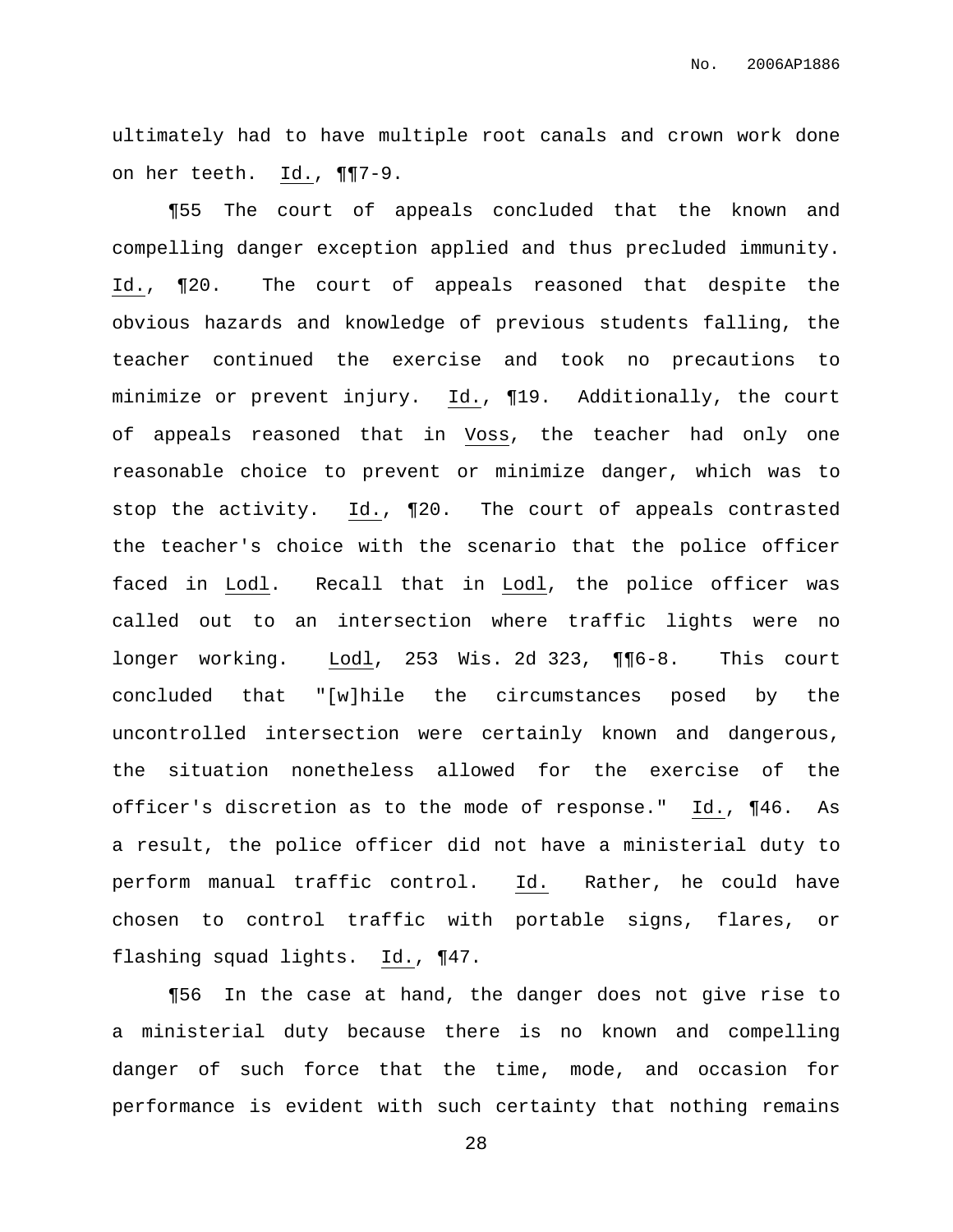for the exercise of discretion. Noffke and Bakke were performing a stunt that was less difficult than what they had performed in the past. Bakke was a trained spotter. Noffke and Bakke thought they could safely perform the stunt. Unlike in Cords where the situation was so compellingly dangerous and known that the park manager had no choice but to put up a sign or warn his superiors, the danger in the case at hand was not so compellingly dangerous as to remove all discretion. Moreover, unlike in Voss where only one action could have been taken, the cheerleading coach in this case had a wide range of acts that could have been used to prevent injury. In fact, the coach did exercise her discretion and provided a spotter in order to help prevent injury.

¶57 Again, Noffke argues that the coach did not act appropriately because she did not provide mats even though Bakke and Noffke had never before performed the stunt together. This assertion, however, sets forth a negligence argument rather than an argument that the danger gave rise to a ministerial duty. The immunity defense assumes negligence. Lodl, 253 Wis. 2d 323, ¶17. While arguably mats should be provided when cheerleaders are attempting any stunt for the first time, this is not relevant to our known and compelling danger analysis. As discussed before, mats were not a requirement. Here, the danger was not so known and compelling that the coach had no choice and no discretion but to provide mats for the cheerleaders.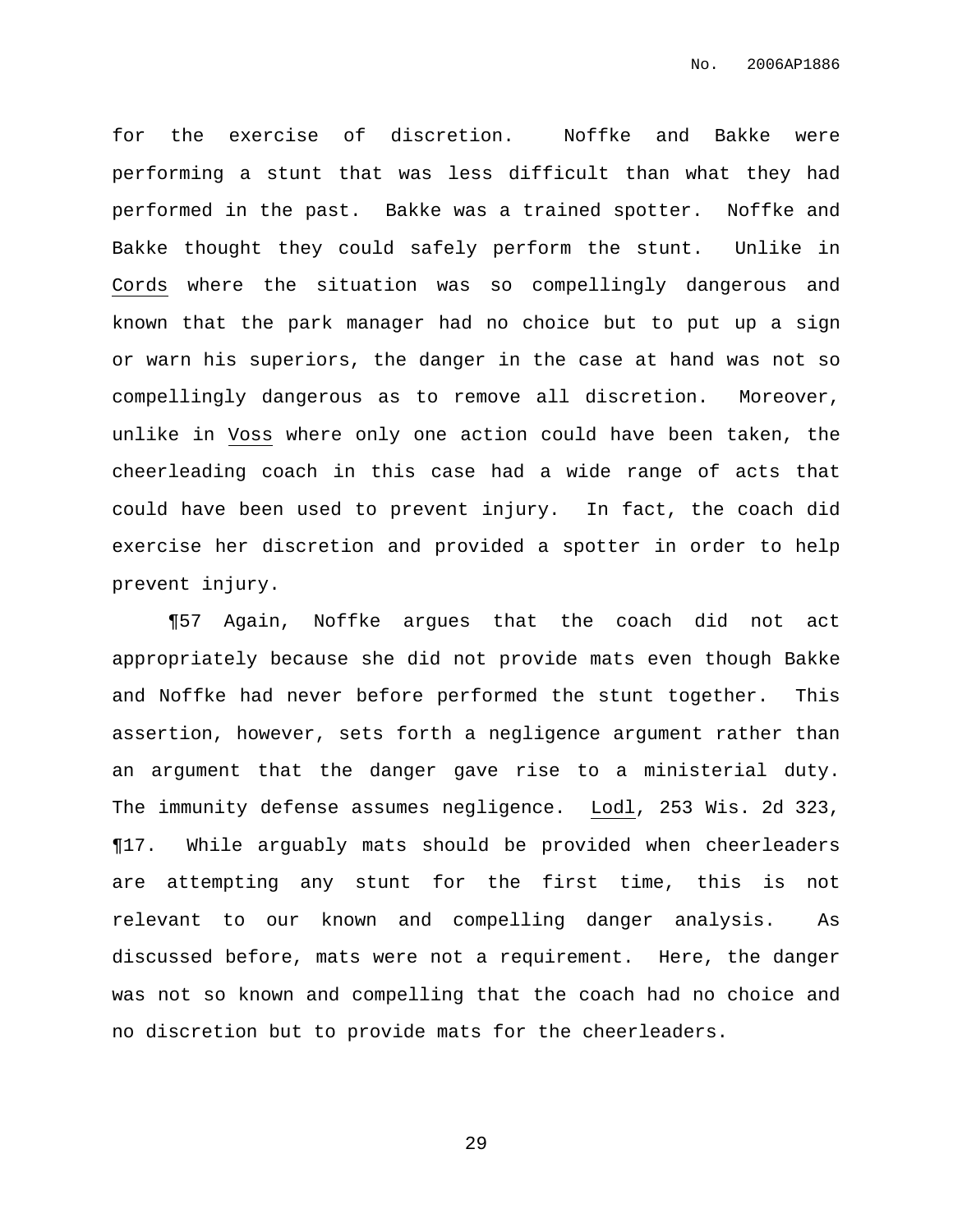## V. CONCLUSION

¶58 Accordingly, we conclude that (1) pursuant to Wis. Stat. § 895.525(4m)(a), Bakke is immune from liability because he was participating in a recreational activity that includes physical contact between persons in a sport involving amateur teams; (2) the circuit court did not err when it concluded as a matter of law that Bakke was not reckless; and (3) the school district is immune because no ministerial duty was violated by the cheerleading coach and there was no known and compelling danger that gave rise to a ministerial duty.

By the Court.—The decision of the court of appeals is affirmed in part and reversed in part.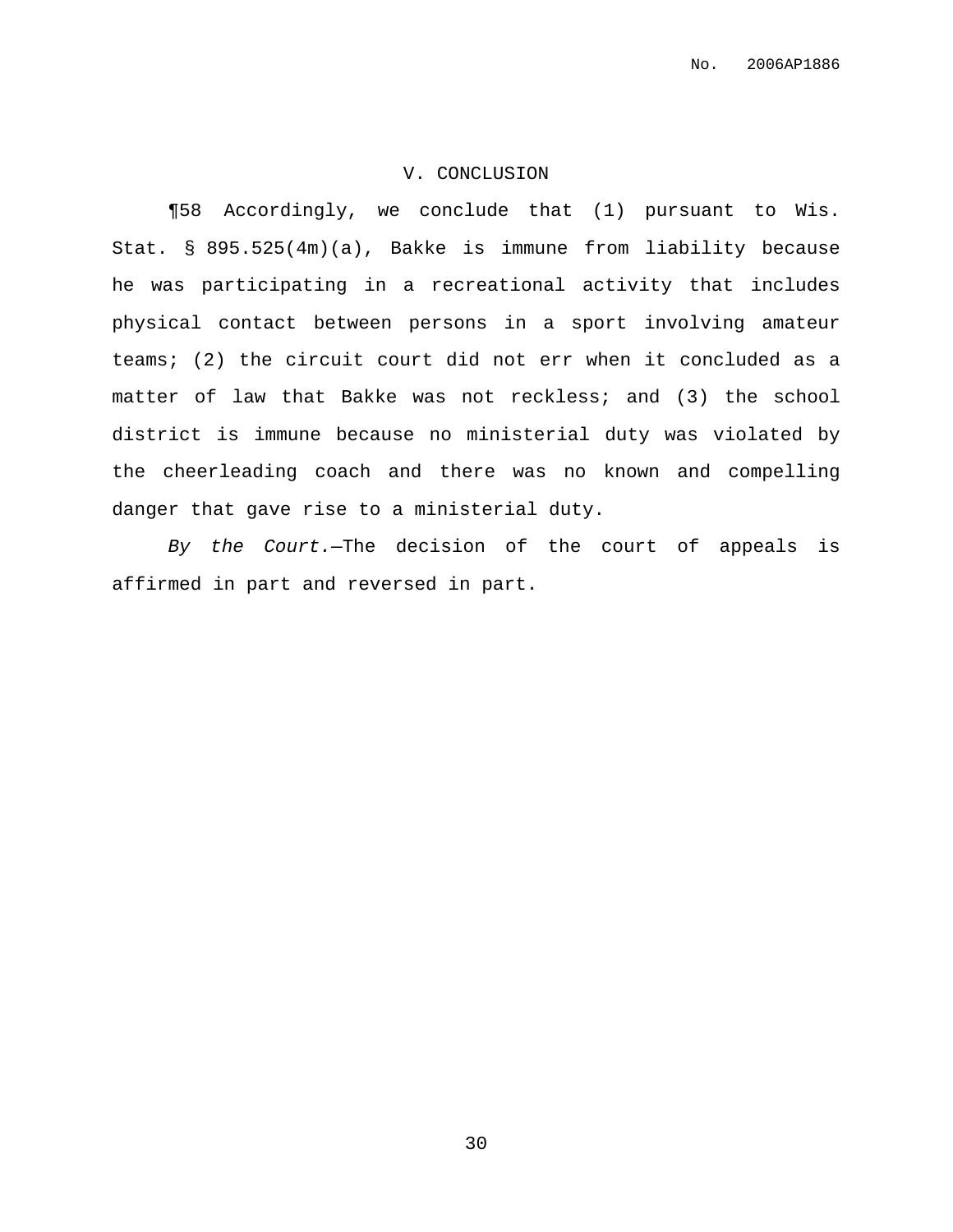¶59 SHIRLEY S. ABRAHAMSON, C.J. (concurring). I concur in the court's mandate but write separately to set forth a different analysis of the question whether cheerleading is a "sport involving amateur teams" for purposes of Wis. Stat.  $$895.525(4m)(a)$ .

¶60 The majority opinion resolves this vexing issue of statutory interpretation in one short paragraph, relying on dictionary definitions of the key statutory words "sport" and "teams."<sup>1</sup> Dictionaries may aid the court in determining the meaning of statutory words. But they do not in the present case. Dictionaries usually furnish more than one meaning to a word, and a court has to be careful not to select a friendly definition it likes from the many offered without explaining its choice. Thus resort to a dictionary can be, as Justice Scalia has written of the use of legislative history, "the equivalent of entering a crowded cocktail party and looking over the heads of the guests for one's friends."<sup>2</sup>

¶61 The dictionary definitions of "sport" and "teams" do not demonstrate whether cheerleading is "a sport involving amateur teams" for purposes of Wis. Stat. § 895.525(4m). The dictionaries suggest that the words "sport" and "team" each connote an element of competition that may or may not be present in cheerleading. "Sport" is defined as "[a]n activity involving physical exertion and skill that is governed by a set of rules

 $1$  See majority op., ¶17.

 $^2$  Conroy v. Aniskoff, 507 U.S. 511, 519 (1993) (Scalia, J., concurring).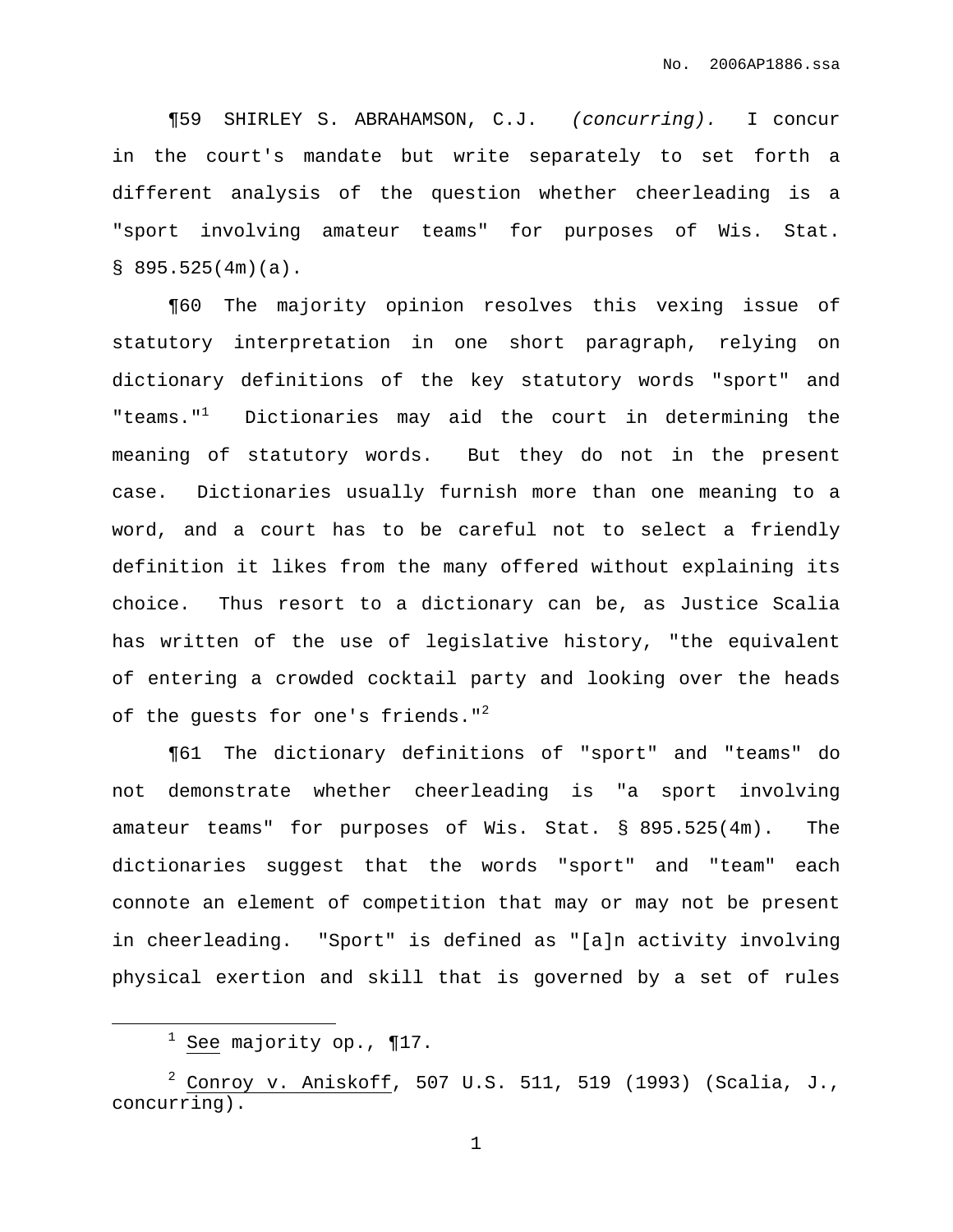or customs and often undertaken competitively"<sup>3</sup> or as "a game or contest esp. when involving individual skill or physical prowess on which money is staked."<sup>4</sup> "Team" is defined as "[a] group on the same side, as in a game," <sup>5</sup> or as "a number of persons selected to contend on one side in a match (as in cricket, football, rowing, or a debate)." <sup>6</sup> These definitions plainly suggest that team sports involve competition.

¶62 Connoting competition, the definitions of "sport" and "team" yield equivocal results when applied to an activity such as cheerleading. Although organized cheerleading competitions do exist, $^7$  cheerleaders traditionally have not participated in organized competition and now do so only sometimes. Indeed, the

<sup>4</sup> Webster's Third New International Dictionary 2206 (1961) [hereinafter Webster's].

<sup>5</sup> American Heritage, supra note 3, at 1842. American Heritage denotes this particular definition of "team" as applicable in the context of "Sports & Games." Id. This sports-specific definition of "team" is the most relevant definition for purposes of Wis. Stat. § 895.525(4m), which refers specifically to sports teams and not to teams generally.

Inexplicably, the majority opinion skips over American Heritage's sports-specific definition of "team" in favor of an alternative definition that obviously is meant to apply in broader contexts: "a group organized to work together: a team of engineers." Id. (italics in original). See also majority op., ¶17 (quoting this definition in part).

 $6$  Webster's, supra note 4, at 2346.

<sup>3</sup> American Heritage Dictionary of the English Language 1742 (3d ed. 1992) [hereinafter American Heritage].

<sup>&</sup>lt;sup>7</sup> See World Cheerleading Association, 2007-2008 WCA National Champions, at http://www.cheerwca.com/2007-champions-results.htm (last visited Jan. 20, 2009).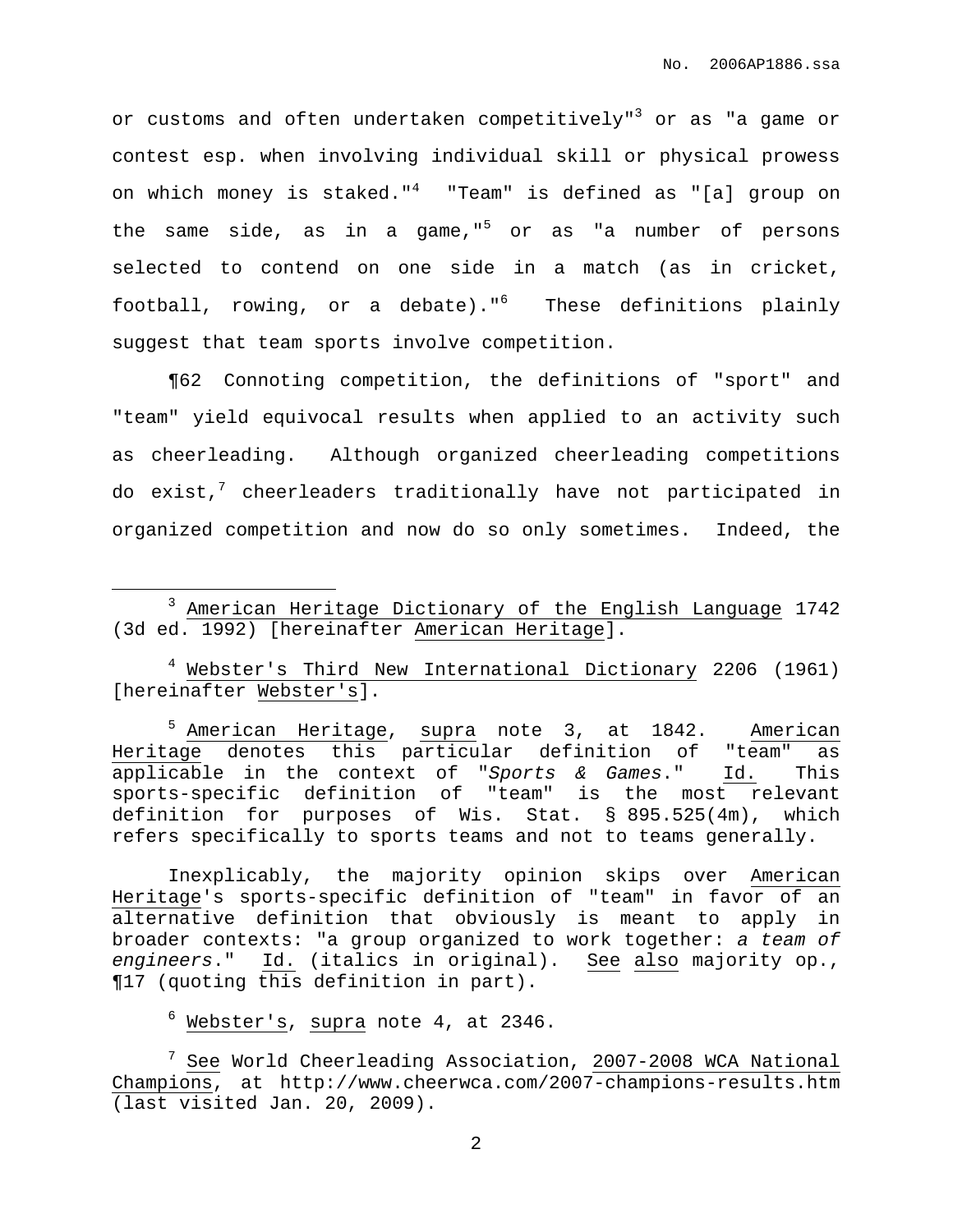cheerleading squad at issue in the present case apparently did not participate in any organized cheerleading competitions. $^8$ Consequently, it is unclear whether cheerleading is "often undertaken competitively" $^9$  or constitutes "a game or contest." $^{10}$ Nor is it clear whether a cheerleading squad may be considered "[a] group on the same side, as in a game,"<sup>11</sup> or "a number of persons selected to contend on one side in a match."<sup>12</sup>

¶63 This court ordinarily gives statutory language "its 'common, ordinary, and accepted meaning.'"<sup>13</sup> The dictionary definitions of "sport" and "team" do not demonstrate whether it is the common, ordinary, and accepted practice to regard cheerleading as a "sport involving amateur teams." At best, the dictionaries demonstrate only that the statutory words "sport" and "team" can be used in reference to cheerleading and

- <sup>9</sup> American Heritage, supra note 3, at 1742.
- $10$  Webster's, supra note 4, at 2206.
- $11$  American Heritage, supra note 3, at 1842.

Although a cheerleading squad obviously represents "a group on the same side," it is uncertain whether a cheerleading squad is "in a game" any more than the fans are. The squad in the present case cheers at high school basketball games. It could reasonably be stated that these basketball games involve only two teams (the ones that play basketball), not four teams as the defendants might appear to argue.

 $12$  Webster's, supra note 4, at 2346.

<sup>13</sup> Majority op., ¶10 (quoting State ex rel. Kalal v. Circuit Court for Dane County, 2004 WI 58, ¶45, 271 Wis. 2d 633, 681 N.W.2d 110.

 $8$  See majority op.,  $\P$ 3 (stating only that Noffke was a varsity basketball cheerleader; not mentioning any sort of organized cheerleading competitions).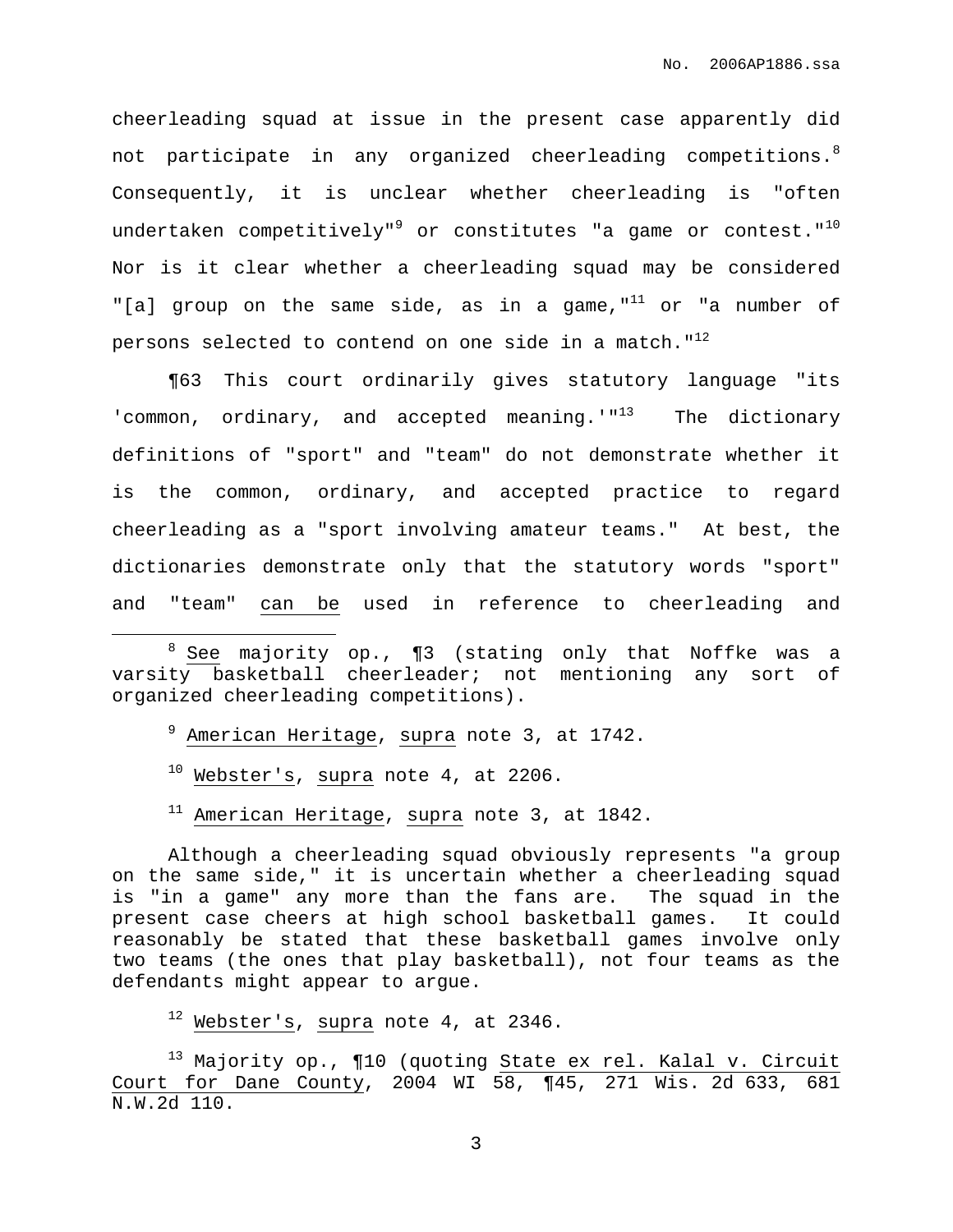cheerleading squads, not that it is the common, ordinary, and accepted practice to use these words in such a manner. As Justice Scalia has written, a court must not overlook "the distinction between how a word can be used and how it ordinarily is used" when interpreting statutory text.<sup>14</sup>

¶64 It is hardly surprising that the dictionaries do not definitively determine whether cheerleading constitutes a "sport involving amateur teams." Whether cheerleading should be considered a team sport has been a matter of public debate. Just this last September, a Washington Post article stated that "cheerleading is not officially considered a sport at most high schools and universities" and that "cheerleading in most states is not considered a sport; it's an 'activity' such as chess club and debating."<sup>15</sup> It would be very odd if the high schools, universities, and states that do not consider cheerleading a sport could discover the error of their ways simply by consulting a dictionary.

¶65 As I see this case, the statute's phrase "a sport involving amateur teams" must be interpreted in light of the legislature's express purpose of "decreas[ing] uncertainty regarding the legal responsibility for deaths or injuries that result from participation in recreational activities and thereby

 $14$  Smith v. United States, 508 U.S. 223, 242 (1993) (Scalia, J., dissenting) (emphasis in original).

Rooting for Safety, Washington Post, Sept. 9, 2008, at HE01.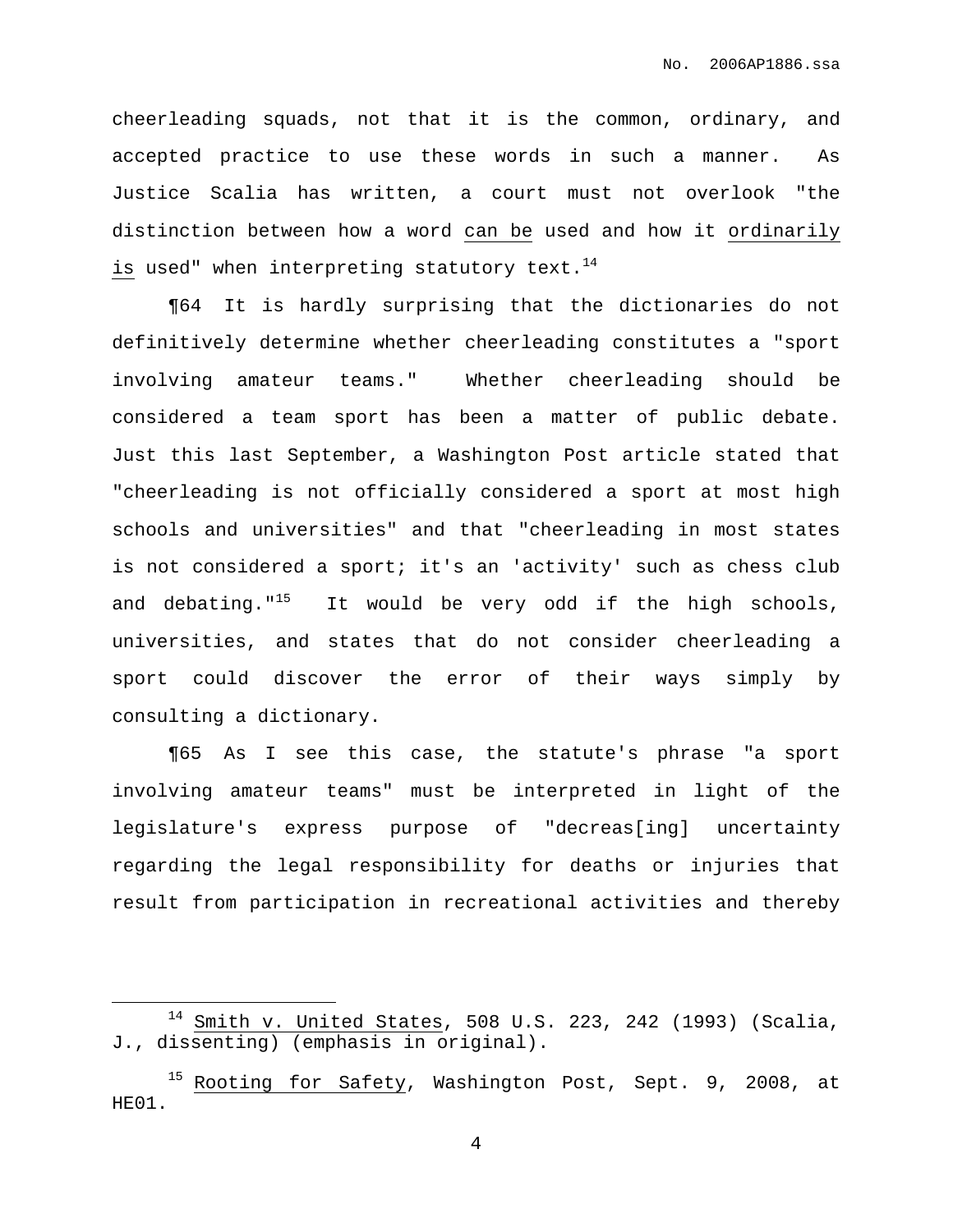to help assure the continued availability in this state of enterprises that offer recreational activities to the public." $^{16}$ 

¶66 The application of Wis. Stat. § 895.525(4m) would be fraught with uncertainty if competition were taken to be the essence of a "sport involving amateur teams" under the statute. As the majority opinion points out, $^{17}$  a cheerleading squad may cheer at a basketball game one day but then compete in an organized cheerleading contest the next. The statute's purpose of decreasing uncertainty would not be furthered if the statutory phrase "sport involving amateur teams" imposed a requirement of competition on cheerleading limiting the scope of Wis. Stat. § 895.525(4m).

See also Racine Harley-Davidson, Inc. v. State Div. of Hearings & Appeals, 2006 WI 86, ¶92, 292 Wis. 2d 549, 717 N.W.2d 184 (2006) (construing the statute's terms to be consistent with its express purpose); State v. Hayes, 2004 WI 80, ¶39, 273 Wis. 2d 1, 681 N.W.2d 203 (2004) ("We therefore turn to an analysis of the purpose[] . . . of the statute to determine the interpretation that gives the statute its intended effect.").

 $17$  Majority op., ¶33.

 $16$  Wis. Stat. § 895.525(1).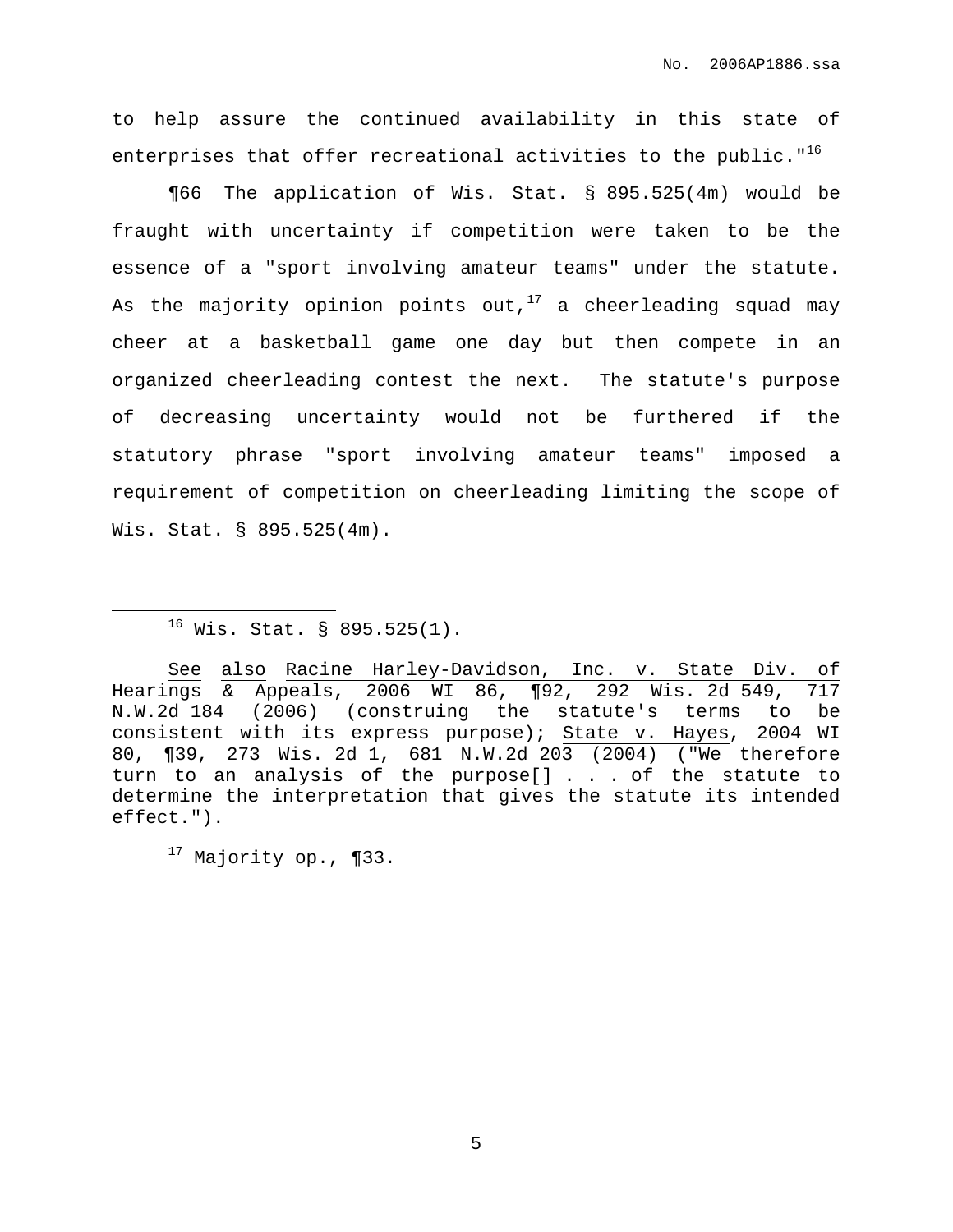¶67 Accordingly, because cheerleading can be construed as "a sport involving amateur teams" and such construction furthers the purpose of Wis. Stat. § 895.525, I conclude that Wis. Stat. § 895.525(4m)(a) covers high school cheerleaders. For the reasons set forth, I write separately.

¶68 I am authorized to state that Justice ANN WALSH BRADLEY joins this opinion.